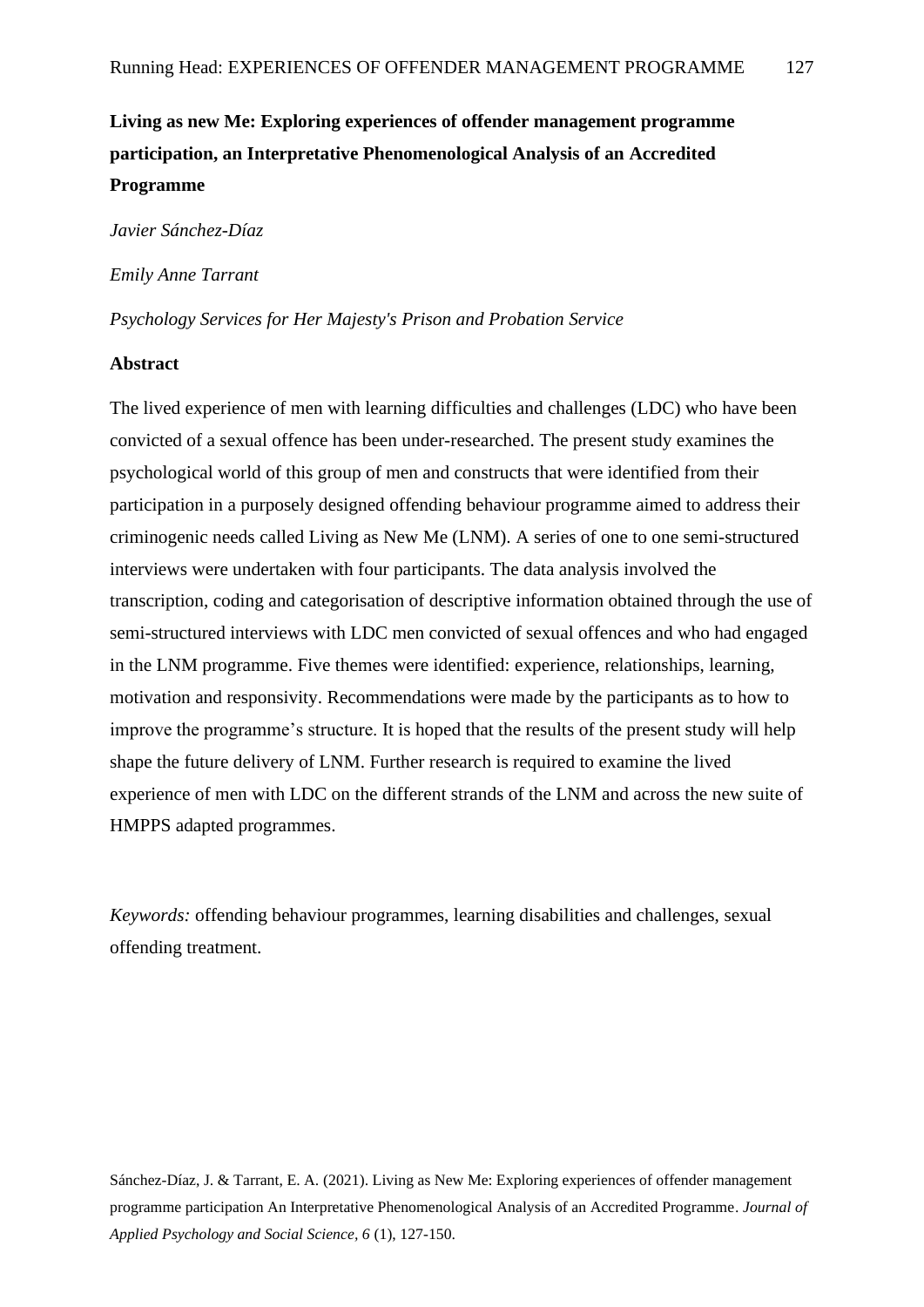The Sexual Offences Strand of the Living as New Me (LNM) Accredited Offending Behaviour Programme (OBP) is targeted at men aged 18 years and over who are convicted of a sexual offence, are medium risk or above, have an intelligence quotient between 60 and 80, and present with adaptive functioning deficits (Her Majesty's Prison and Probation Service - HMPPS, 2018). LNM is a maintenance programme and men should have previously completed the Becoming New Me plus (BNM+) programme. A three-month minimum period is recommended between the end of BNM+ and starting on LNM. This is to allow time for participants to consolidate their learning and apply their skills. LNM is a rolling programme which aims to maintain treatment gains and comprises between 20 and 36 hours of treatment. The treatment approach has been specifically developed to meet the needs of a client group that presents with learning disabilities and challenges (LDC). It is recognised that this client group particularly benefit from support and repetition and therefore the programme heavily emphasises skills practice (Ministry of Justice, 2019).

## **Literature Review**

The size of the LDC population is difficult to determine because of the many different definitions of Learning Disability and the range of assessments adopted. Nevertheless, recent data from the Ministry of Justice (2018) has indicated that 32% of females and 28% of males in community or custody care have a learning disability or challenge. Historically, there has been limited research exploring participants' lived experiences of offending behaviour programmes (Drake & Harvey, 2014). Especially of those participants with LDC needs who have committed a sexual offence. Previous research conducted on learning disabled prisoners and their access to treatment programmes whilst in custody has concluded that the custodial environment had neither the resources nor the expertise to meet the needs of this group (Carter & Mann, 2016).

In 2015, a joint inspection by Her Majesty's Inspectorate of Probation and Prisons (HMIPP), found that offenders with learning disabilities were not getting the help they needed in prison (HMIPP, 2015). This was because according to independent inspectors, prison and probation staff were failing to identify people with learning disabilities which meant opportunities to help those offenders were missed. The term 'Learning Disability' was used to cover those people who had an intelligence quotient measured below 70, and those between 70 and 80, who are normally assessed as unsuitable to attend community and prison-based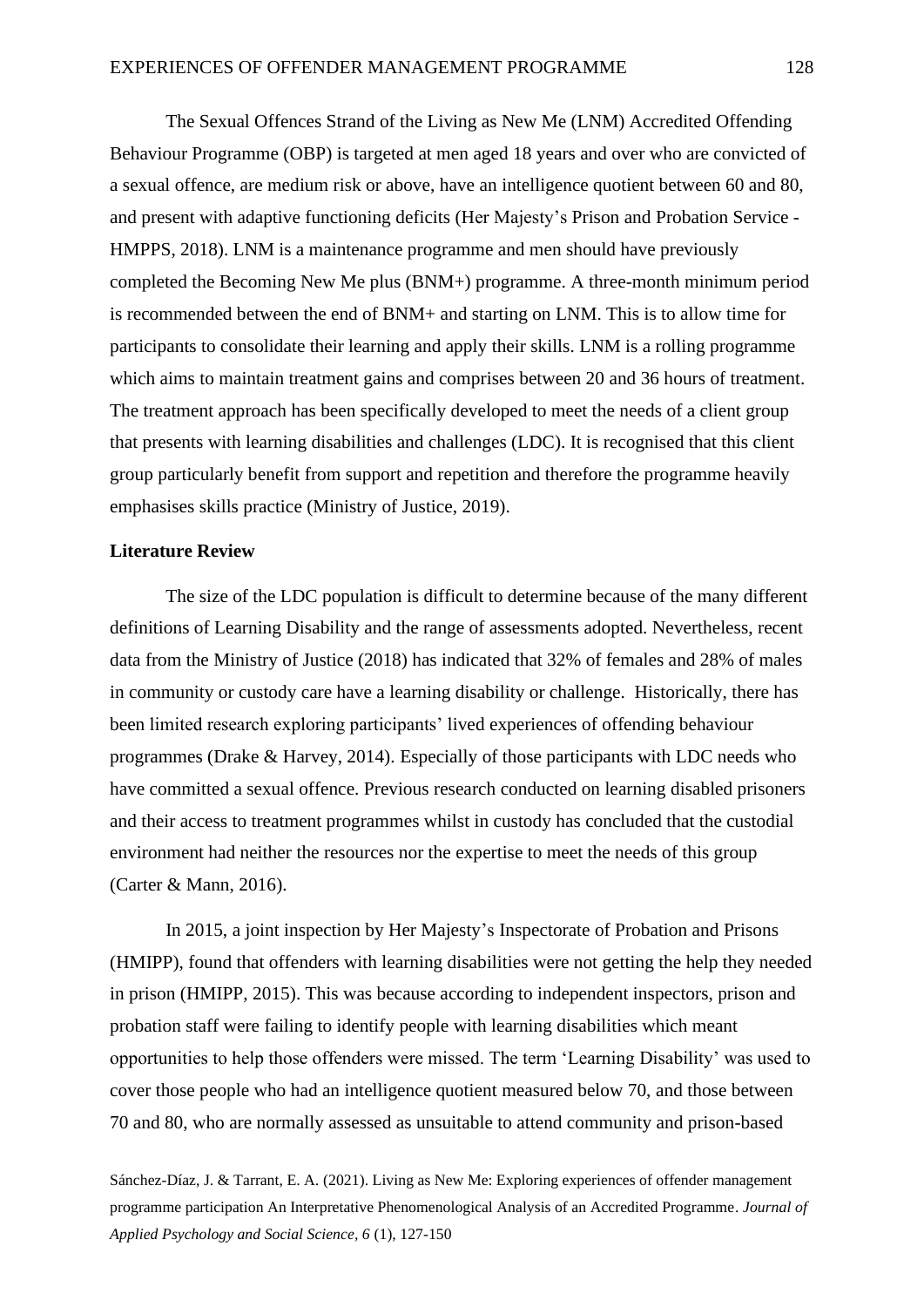accredited programmes. They found little evidence of programmes being adapted effectively to meet those offenders' needs.

Whilst it is clear that opportunities for this population have been scarce, in 2016 a bespoke programme for LDC prisoners was accredited, Living as New Me. The LNM is therefore a relatively new programme and forms part of the new suite of HMPPS programmes designed for men who have committed a sexual offence. The present study is the first one of its kind and it particularly focuses on the Sexual Offences Strand of the programme. A similar piece of research was commissioned by HMPPS Interventions Services in late 2019 for the evaluation of the Becoming New Me Plus (BNM+) General Violence Strand programme. This evaluation was aimed at exploring the experiences of young offenders with LDC however, the findings and conclusions are yet to be published.

Nevertheless, when considering previous research being undertaken in the field and recidivism, Taylor and Lindsay (2010) analysed the historical association between crime and low intelligence. They observed a growing interest in the development of offending behaviour programmes aimed to address recidivism among the male population with LDC. These had broadly utilised a cognitive behavioural approach. The authors found encouraging results regarding the prevalence of offending by people with LDC and recidivism rates after treatment. This finding contrasts with earlier work by Ashman and Dougan (2008) who concluded that the effectiveness of cognitive behavioural based interventions remained unclear.

The inconsistent and inconclusive findings in relation to recidivism and offenders with intellectual disability prompted Fitzgerald et al. (2011) to carry out a larger scale study of the population. They studied the behaviour of a large sample of offenders with LDC between 1990 and 2001. They found that this group, on the whole, shared the same lifestyle and criminal history factors which predict recidivism in the general offender population. They therefore proposed that offenders with LDC may benefit from the same cognitive behavioural interventions designed to address offending behaviour in the general offender population.

With regards to the effectiveness of cognitive behavioural interventions applied to the LDC population, Haaven and Coleman (2000) found that group interventions with offenders with LDC had a positive effect on this group of men in that it helped them to develop positive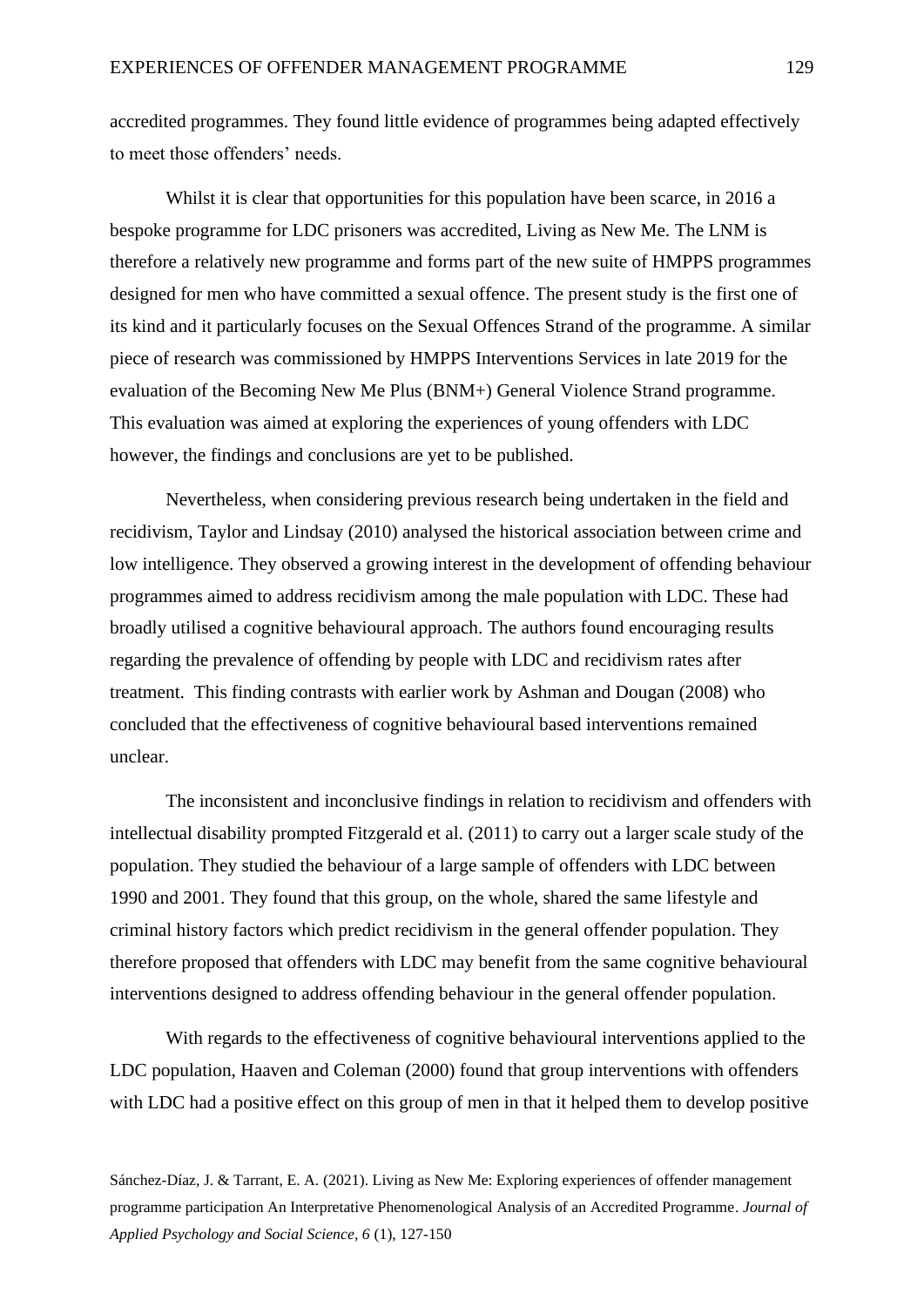peer associations and encouraged social learning. A key component for desistance from crime is a separation from a criminal identity. Group interventions help the development of a prosocial identity and sense of belonging in a population largely isolated in the community (Paternoster & Bushway, 2009). The evidence whilst mixed does suggest there may be potential benefits associated with cognitive behavioural interventions for individuals with LDC, in particular when those programmes include group delivery.

### **Purpose of the Present Study**

The broad research aim of the current study is to explore the lived experiences of participants who have engaged in LNM. To establish what participation meant to them and their lives. It is anticipated that the findings will extend our understanding of how individuals within the LDC prison population experience offender behaviour programmes. The overarching research question was: How do participants make meaning of their experience of the LNM programme?

### **Method**

### **Participants**

The initial sample of medium-risk participants consisted of eight men with LDC who had been convicted of one or several sexual offences. Participants were selected using purposive sampling, allowing for criteria based on their characteristics or experiences directly related to the research question guiding the study. They had typically completed the programme within a 12-month bracket period before taking part in the research. Consent from participants was gained individually, having previously gone through the participant information sheet and written consent form, which had been designed using a multimodal approach. These included the use of visual prompts in line with HMPPS Interventions Services internal guidance on working with men on an LDC treatment pathway. The recruitment and prisoner access strategies had been discussed with and approved by the establishment's Governor in advance. Ethical approval for the study had been sought and obtained from HMPPS National Research Committee.

The participants' cognitive functioning had all been assessed, pre-programme, using the Wechsler Abbreviated Scale of Intelligence (WASI-II; Wechsler, 2011). This allowed for group homogeneity. One out of the eight participants, was identified as especially vulnerable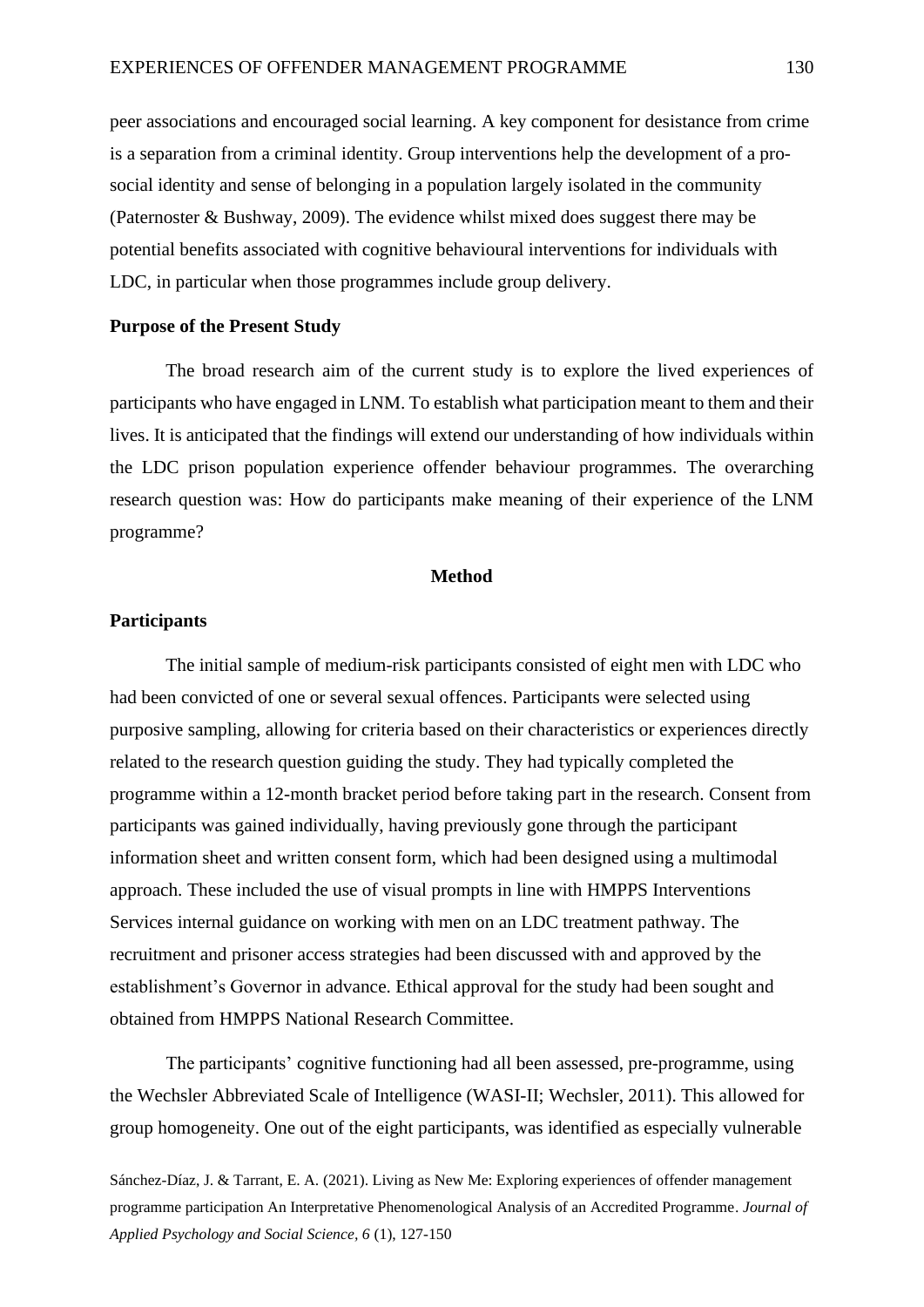at the time the interviews were to be conducted, and excluded from the sample, in consultation with Treatment Managers. They had been experiencing symptoms of a serious mental health condition. A second participant, who had been released from custody days after the selection process had been concluded, was also excluded from the sample. The remaining participants were approached individually by the researcher, in agreement with relevant prison staff. With two participants being selected to take part in the preliminary research pilot study, the final sample size for the study was four participants. The mean age of participants was 50 years (SD=12.88).

# **Materials and Procedure**

Interviews with participants were organised around an interview schedule prepared in advance. This enabled the researcher to cover key specific areas of interest while providing participants with the flexibility to explore them on their own terms, providing as much or as little information as they wished. The schedule (see Table 1) also included a series of prompt drawings relating to the different contents and stages of the programme to aid memory and understanding.

# **Table 1**

| No. | Question                                              |
|-----|-------------------------------------------------------|
|     | What was LNM like for you?                            |
| 2.  | What did you like about doing LNM?                    |
| 3.  | What did you not like about doing LNM?                |
| 4.  | What worked for you in the programme?                 |
| 5.  | What did not work that well for you in the programme? |
| 6.  | Is there anything else you want to tell me about LNM? |

# *Interview Schedule Main Topics*

The interviews were conducted individually and arranged in line with the establishment's procedures. Consideration had been given to the participants' commitments relating to sentence planning and work/education engagements and notice given well in advance concerning the date, time and location. The interviews took an average of 45 minutes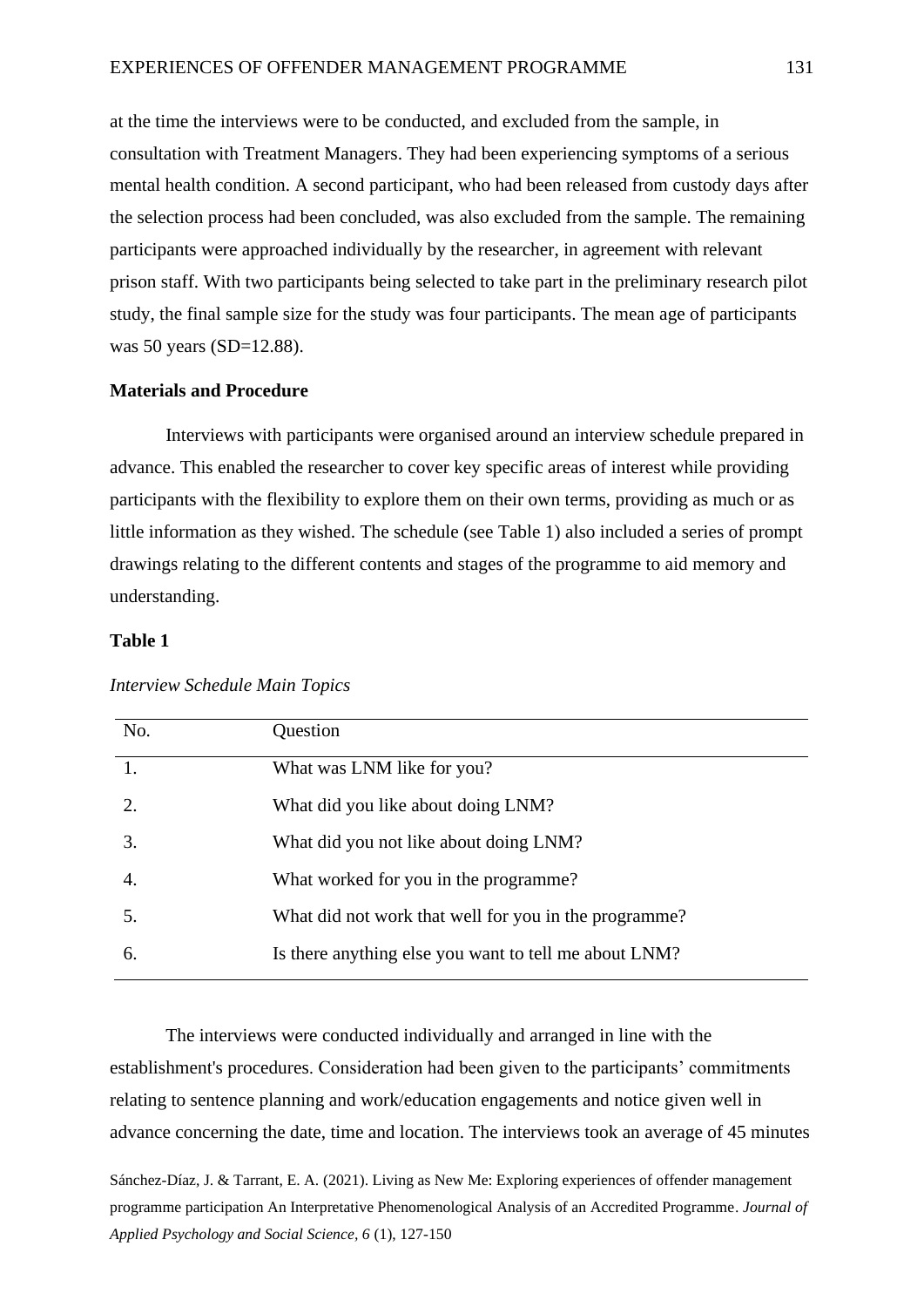each, and were audio-recorded using a Dictaphone, having secured site approval and the participants' consent. The audio-recordings of the four semi-structured interviews for the main study had a mean duration of approximately 17 min (SD=5.42).

The analytical approach consisted of Interpretative Phenomenological Analysis (IPA). The assumption in IPA is that the analyst is interested in learning something about the respondent's psychological world (Smith & Osborn, 2007). This may be in the form of beliefs and constructs (Smith, 2003). IPA is purposely designed for very limited/small samples of participants whilst providing an entire framework for conducting research; it requires homogeneity within the sample group and the use of purposive sampling (Smith, Flowers & Larkin, 2009). IPA procedures help researchers to stay close to the research data as codes and themes are developed, and to focus on the unique characteristics of each individual participant (Larkin, Watts & Clifton, 2006), but also on the patterning of meaning across participants (Langdridge, 2007). Smith and Osborn's (2007) IPA guidelines informed the process of analysis, which involved:

- 1. Data coding. Following the full transcription of participant interviews and reading of hand-written notes taken during the interviews, the interview transcripts were read through to identify points of interest. The meaning behind the most repeated words and phrases on interview passages were more significant than prevalence at this stage.
- 2. Identifying themes. Initial themes were developed, based on the codes identified in the stage above. This was done by clustering codes with a common meaning. Initial themes were developed in this way for each participant.
- 3. Connecting the themes and identifying overarching themes. As themes developed, initial patterns emerged. To the initial list of themes per participant, a clustering of themes was developed which forms the basis for the creation of a master table of themes for the group. On conclusion of the data analysis, overarching themes (broader generalisations) were drawn out and examined in relation to the existing body of research on LDC prisoners and programmes intervention.
- 4. Finally, writing up the themes. This stage is concerned with translating the themes into a narrative account. It is about presenting the participants' stories as they are told.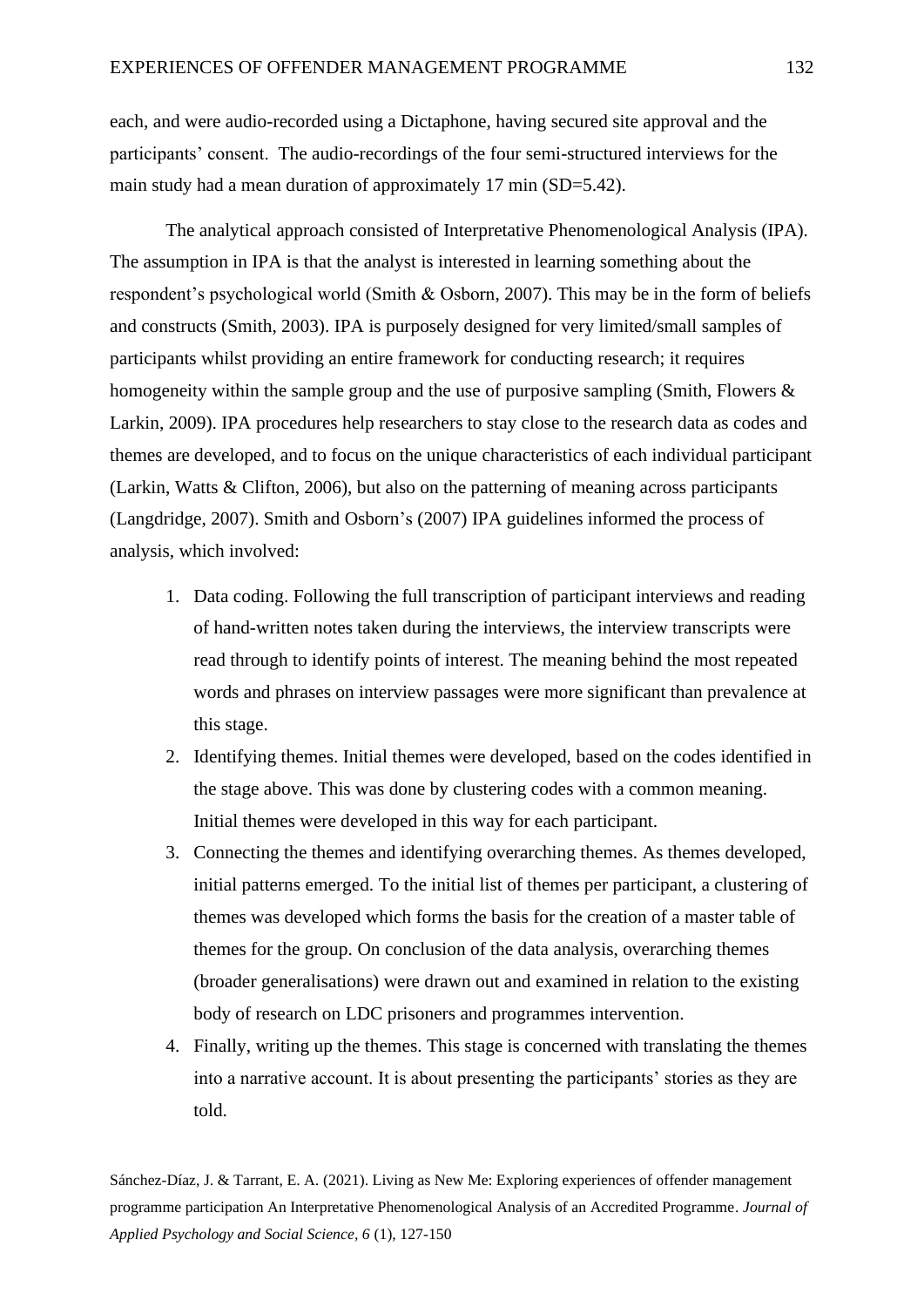The process of analysis was inductive (based on the participant data) in achieving the goals of IPA. It has been recognised that conducting qualitative research with LDC participants can be a challenging progress (Nind & Vinha, 2016). However, there are some examples of previous research which illustrate this through the use of different strategies aimed to enable the meaningful and effective participation of people with LDC (Bullard, 2013; Isherwood, Burns, Naylor, & Read, 2007; Williams, Thrift, & Rose, 2018). Research exploring the lived experiences of people with LDC using a phenomenological approach and IPA has also been identified, these studies typically involved conscious adaptations by researchers to respond to participants' identified needs (Anslow, 2014; Jones, 2014; MacLeod, 2019; Pearson et al., 2019).

As the study involved the exploration of intensely personal experiences, to address the ethical concerns that could have emerged from the interviews with the participants, such as making them feel confused, angry or emotional (Biggerstaff & Thompson, 2008; Noon, 2018), debrief and signposted mechanisms were put in place by the researcher in consultation with trained staff.

# **Ethical Approval**

HMPPS National Research Committee granted ethical approval for this research on 20th January 2020. The following ethical guidelines were followed: The Prison Service Instruction on Research Applications (2014); the Health and Care Professional Council Standards of Conduct, Performance and Ethics (2016), and the British Psychological Society Code of Ethics and Conduct (2018).

#### **Pilot Study**

A small pilot study  $(n=2)$  was conducted to examine the feasibility of the approach to be used in the main study. The sample of participants for the pilot was drawn from the main pool of participants. Following their feedback, the text written above one of the prompt drawings was changed as this had resulted in some confusion, this was prompt four, from 'Therapeutic Letters' to 'Review'. No further changes to the design of the interview schedule or prompts were made. Because contamination may arise where data from the pilot study are included in the main results (Leon, Davis & Kraemer, 2011), this data was not included in the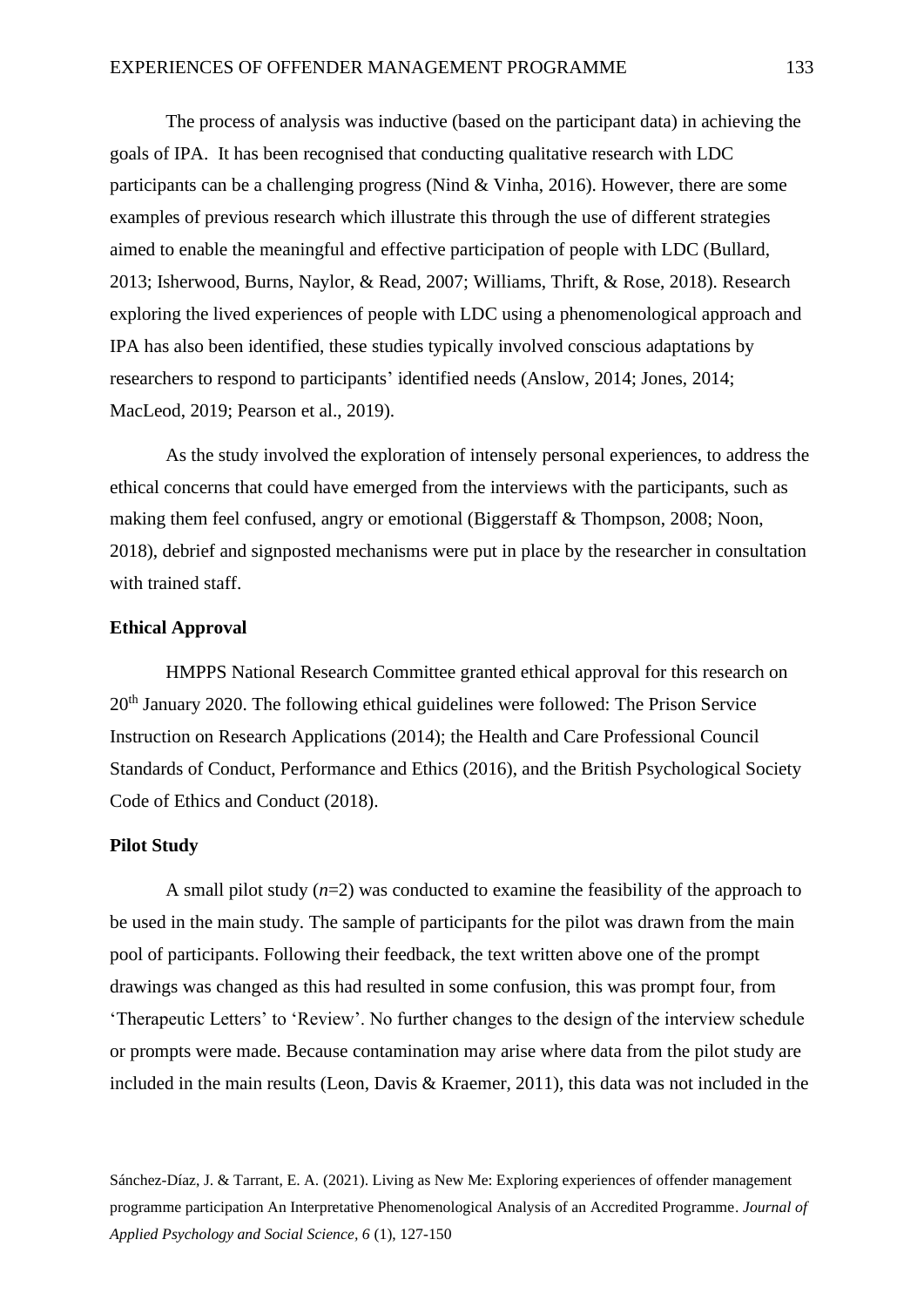main study. A brief analysis of the pilot data did identify similar themes and subthemes to those identified.in the main study.

#### **Findings**

IPA was used to examine how participants privilege some experiences over others during treatment (e.g., skills practices, therapeutic letters, access to other sources of support). The lived experience of participants after treatment (skills maintenance and motivation) was also explored. The main research question and supporting questions, and the data obtained from the participants' interviews, guided the process of ideographic analysis. On identifying superordinate themes and subthemes, a final table was produced to aid interpretation and reinforce the links between the themes and the data (Smith & Osborn, 2007).

The results were subsequently organised in line with the five superordinate themes that were identified: the intervention experience, relationships, learning, motivation and responsivity. These themes were closely related to each other. The main intervention impacts described by participants related to learning and motivation. They also described how engaging with the intervention had positively influenced their relationships and eased their access to both internal and external sources of support. Subthemes were also identified, providing a more detailed account of the themes as illustrated in Table 2 below.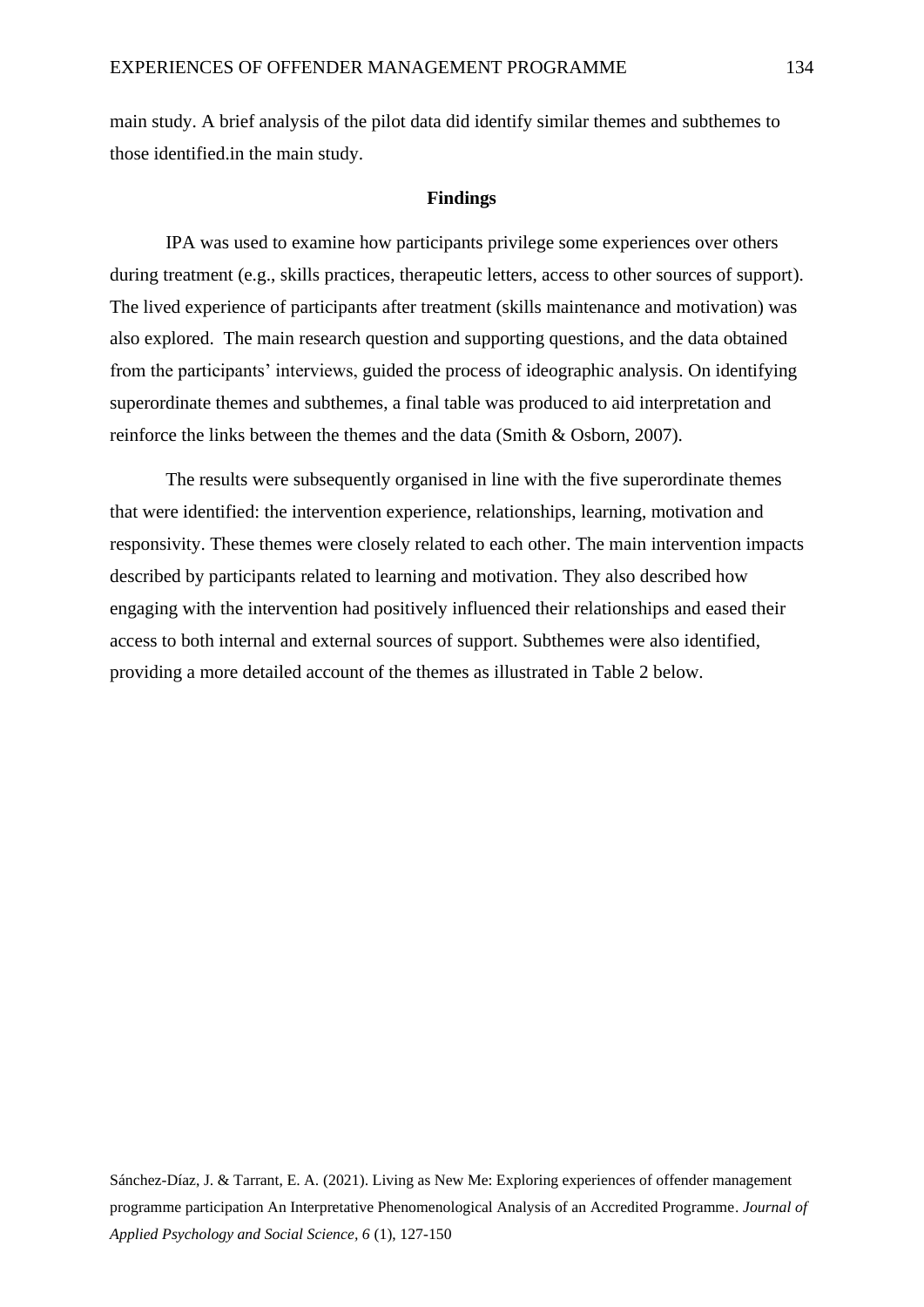# **Table 2**

| <b>Superordinate Themes</b> | Subthemes                  | Meaning                                                              |
|-----------------------------|----------------------------|----------------------------------------------------------------------|
| The programme               | Positives                  | BNM+; Duration; Environment; Feelings;                               |
|                             | Challenges                 | Improvements; Learning; Skills; Pace;<br>Relationships; Repetition   |
|                             | Suggestions                |                                                                      |
| Relationships               | Facilitators               | Family; Mistrust; Peer support; Prison                               |
|                             | <b>Group Members</b>       | staff; Shared experience; Support or lack of<br>professional support |
|                             | Others                     |                                                                      |
| Learning                    | <b>Skills</b>              | Confidence; Great 8 tactics; New Me; Old                             |
|                             | Reflection                 | Me; Problem sharing; Progression;<br>Speaking up                     |
| Motivation                  | <b>Before Programme</b>    | Assessment; Better life; BNM+;                                       |
|                             | During Programme           | Desistance; Engagement; Progression; Re-                             |
|                             | After Programme            | offending; Responsivity needs; Sense of<br>purpose                   |
| Responsivity                | Mental Health              | Dyslexia; Group environment; Self-harm;                              |
|                             | <b>Learning Challenges</b> | Suspicion                                                            |

*Table of Superordinate Themes, Subthemes and Meaning*

In particular, the first theme, the intervention experience, allowed the identification of positives, challenges, and areas for improvement in the form of suggestions. The theme, relationships, favoured the subthemes of relationships with programme facilitators, group members and others not directly involved in the intervention. Participants also raised matters concerning their learning and particularly the learning of new skills and reflection. The theme, motivation, focussed on the temporal sequence of the programme, before, during and after the intervention. The final theme, responsivity, identified the subthemes, mental health and learning challenges.

Table 3 below illustrates the themes and subthemes which were constructed during the IPA analysis with illustrative quotations.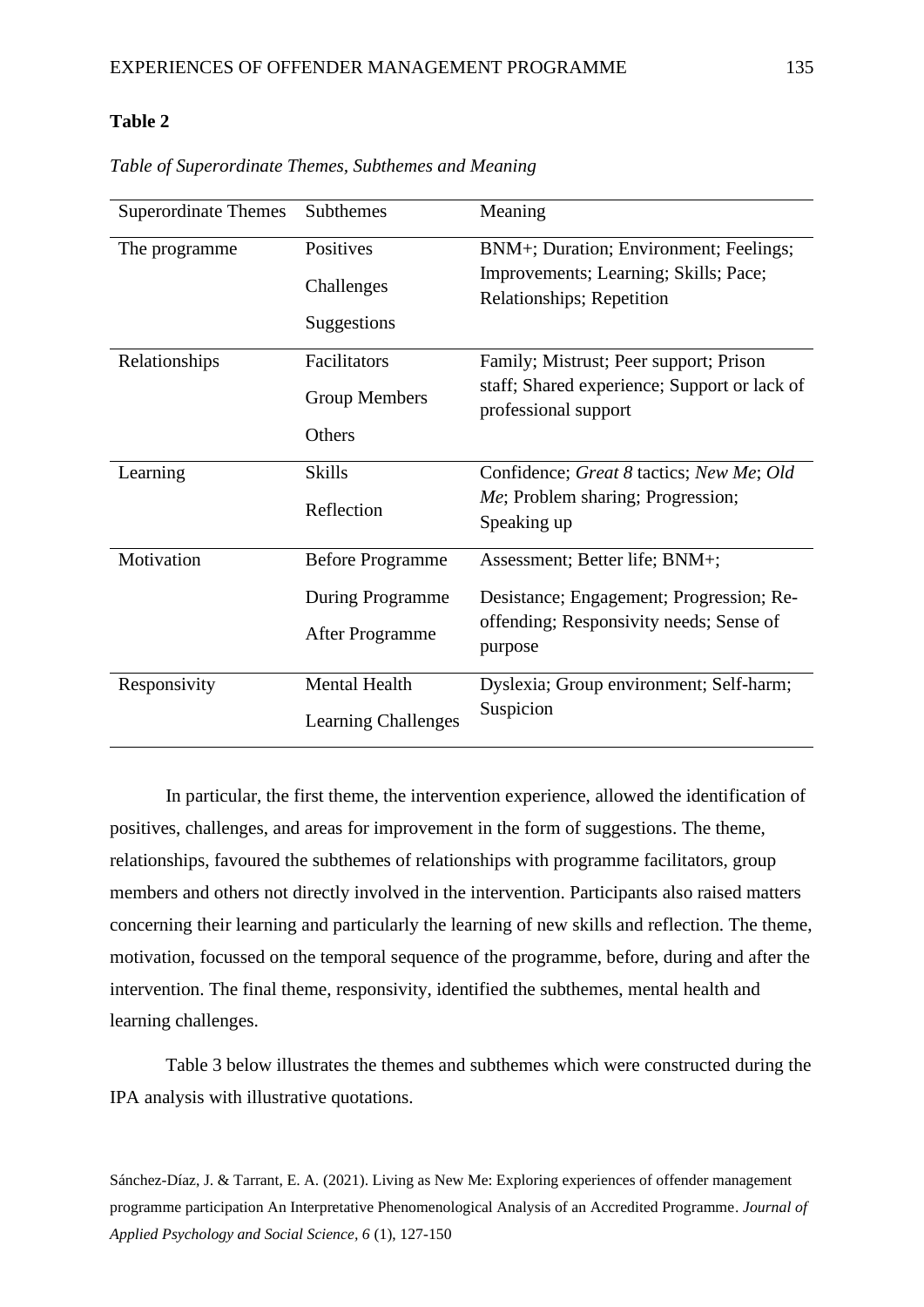# **Table 3**

# *Table of Superordinate Themes and Subthemes with Illustrative Quotations*

| Superordinate Themes | Subthemes               | <b>Illustrative Quotations</b>                                                                                                                                                                                                                                                         |
|----------------------|-------------------------|----------------------------------------------------------------------------------------------------------------------------------------------------------------------------------------------------------------------------------------------------------------------------------------|
| The programme        | Positives               | "Everything is positive and everything that you do in the programme is<br>always beneficial." (Mr B); "I felt a lot better with myself, instead of<br>going back to the <i>Old</i> person." (Mr C)                                                                                     |
|                      | Challenges              | "I felt like it was rushed, they had to fit a lot in" (Mr A); "it's tedious;<br>it's so frustrating that you go over the same thing, over and over again"<br>(Mr B)                                                                                                                    |
|                      | Suggestions             | "Living as New Me, the only thing is I don't think it should be done in this<br>establishment in a prison environment" (Mr B); "I'd keep it as it is.<br>Definitely, cos it worked, it works." (Mr D)                                                                                  |
| Relationships        | Facilitators            | "The way the facilitators spoke to you I had some bad experiences with<br>staff" (Mr A); "I think it should be a lot more of supports, with the tutors<br>come in and see you" (Mr B)                                                                                                  |
|                      | Group Members           | "Difficulties with another member" (Mr A); "I relied to a couple of<br>people who were in the same situation (as me)  helping each other"<br>(Mr B)                                                                                                                                    |
|                      | Others                  | "Asking the doctors or the nurses, or police, or probation, or solicitors for<br>help." (Mr C); "I just ask for help, always, I am always talking to my key<br>worker." (Mr D)                                                                                                         |
| Learning             | Skills                  | "It's given me the tools to try controlling myself when I get out" (Mr A);<br>"It's just reverberating what it's already been said, it's good, it's always<br>good." (Mr B); "Tactics, more tactics" (Mr D)                                                                            |
|                      | Reflection              | "Skills practice gives you the skills to deal with that situation a lot<br>better." (Mr A); "When I was younger I didn't use to feel for anybody<br>and that (the <i>learning log</i> ) made me open my thoughts" (Mr D)                                                               |
| Motivation           | <b>Before Programme</b> | "I wanted to better my lifestyle." (Mr B); "To make my life better. Try<br>don't re-offend and coming back into prison." (Mr D)                                                                                                                                                        |
|                      | During Programme        | " I was going through a difficult period in time I was feeling depressed<br>at the time I could hardly do it (learning logs)." (Mr B); "I used to put it<br>my dad at the side of me, pushing me 'you can do this, son'" (Mr D)                                                        |
|                      | After Programme         | "There is no way I'm going down to commit more offences because I am<br>too old so I'm retiring causing trouble I won't go back to the Old<br>person." (Mr C); "I use them all the time (the skills)  The <i>New Me</i><br>tactics, I use them when in here I became a mentor." (Mr D) |
| Responsivity         | Mental Health           | "The staff were okay but when you've got mental health issues where you<br>think that the staff are laughing about you and talking about you, behind<br>your back" (Mr B)                                                                                                              |
|                      | Learning Challenges     | " everybody is learning at different paces as it being an adapted course<br>for people with difficulties." (Mr A); "also doing the <i>learning logs</i> as<br>well is a big challenge because I also suffer from dyslexia." (Mr B)                                                     |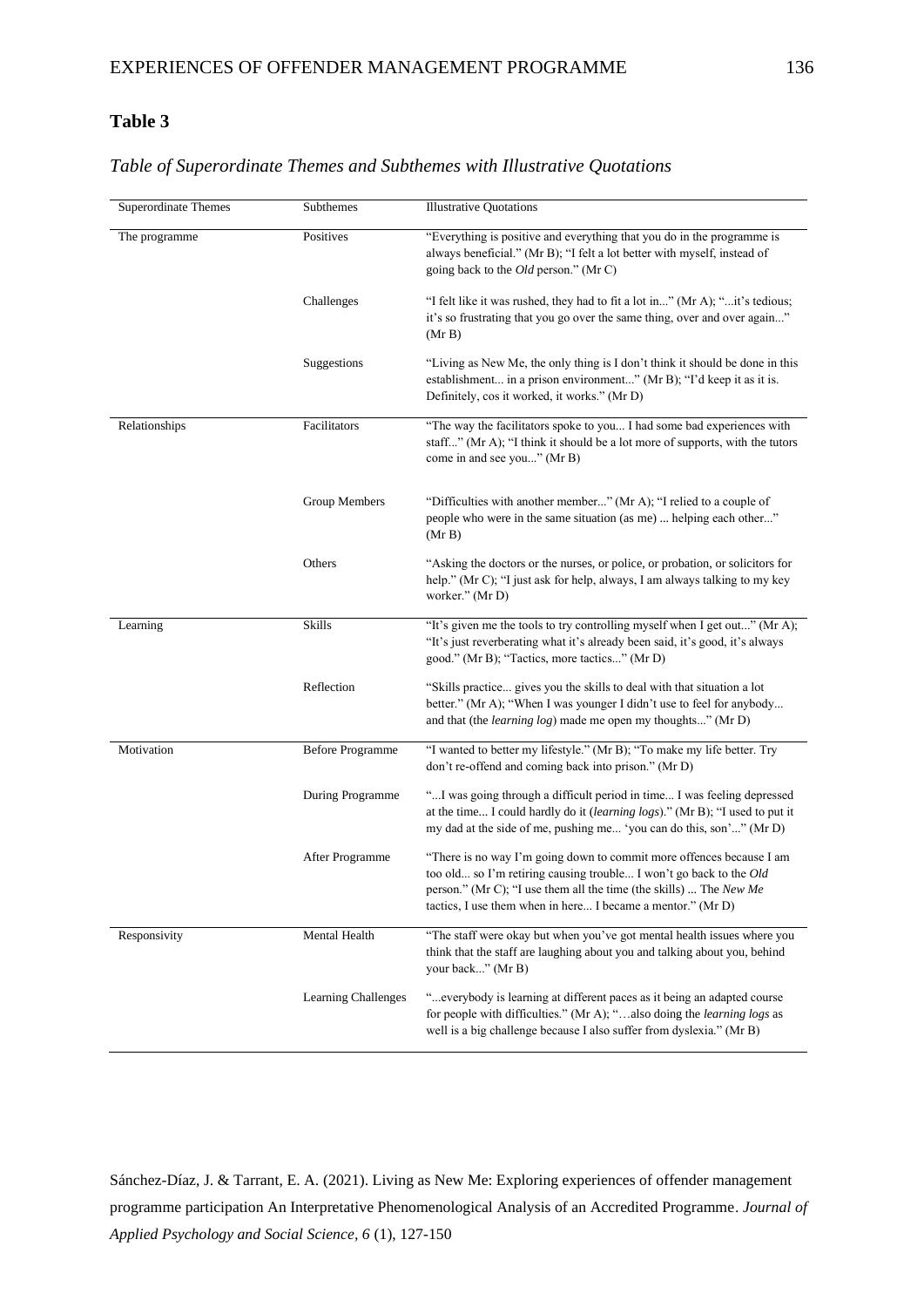# **The programme**

Most of the participants reported finding their experience on the programme a positive one. Mr C found the programme to be easier than he had initially thought he would and felt a lot better with himself for completing it. Mr D "loved it" and found it very good and interesting. He especially enjoyed interacting with other group members, listening to them and trying to help them out with their problems.

On the other hand, Mr A felt that the programme "was just too rushed", that facilitators tried to fit everything into a three-hour session not leaving enough time for group members to talk. The other three participants also identified challenges. Mr C found doing the learning logs hard, "I found them, doing these, hard on my own. I've always had help with these", while Mr D struggled with the skills practices, reporting that he found them to be a "very intense" experience. He spoke about getting upset when talking about "my family and my past", as this is something he would not have chosen to do before, denoting a certain degree of guilt and shame associated to his past behaviour. Nevertheless, Mr D does acknowledge that the programme helped him to open up and this motivated him to continue to engage. Mr B found the programme tedious and frustrating because of its repetitive nature, stating that the facilitators went "over the same thing, over and over again", although he then reported this to be a "good thing" to do in terms of reinforcing learning, that others cannot see through. He reported believing that OBPs do not work in terms of reducing recidivism that it is only you, as an individual, who can stop yourself from re-offending, "what people don't understand on these courses is that you are the only one that is at fault, no one else".

Overall, neither Mr C nor Mr D would change anything about the programme. Mr D stated "I'd keep it as it is. Definitely, cos it worked, it works." However, Mr A would like the programme not to be rushed and thinks "it'd be best if the facilitators weren't staff members", meaning prison officers in uniform.

Mr B shared the belief that the programme should run weekly as opposed to fortnightly and "spread it out a bit longer", the reason for this is so you "could probably get more information" in. He also said that he thought that the prison environment is not the most appropriate for the programme to be delivered. He believes that "it should be done out in the community… because you are not living as a New Me in prison". In his view, this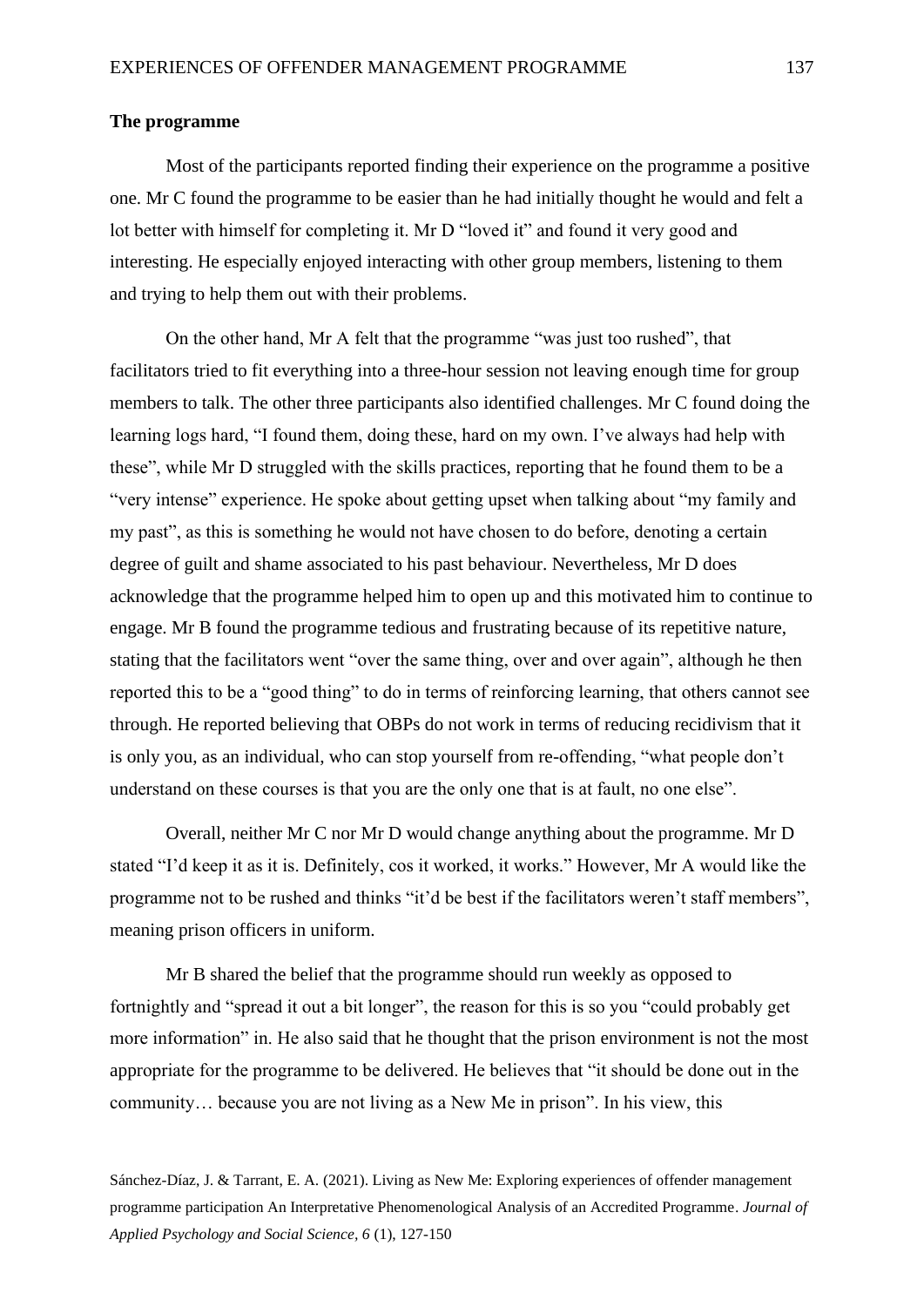environment would provide them with more opportunities to practice new skills and strengthen their New Me.

As other participants did, Mr B also found the learning logs difficult. He would propose to have a set day in between programme sessions "where a tutor or the assessors come in, come to you, on the wing and help you to do the learning logs... I think it would benefit the course a lot...." Similarly, he believes that the topic of discussion during skills practices should be left to the group member to choose. He believes that people tend to practice over and over again those scenarios they are comfortable with and that they would benefit more from the programme if facilitators come and see you the day before the next programme session and give you a scenario to develop into a skills practice in session. This would make group members think harder and take more from the learning experience.

Mr B finally reported that "getting someone as a guest speaker who has changed his way in life…" would benefit the group in that it can show them that change, in terms of desistance from offending, is possible.

### **Relationships**

The way participants reported experiencing their relationships with the programme facilitators differs from each other. While Mr C and Mr D found them as helpful and supportive in that they were attentive to their learning needs, Mr A reported a different experience. Mr A did not like "the way the facilitator spoke to you" whilst Mr D liked "the way facilitators approached you, they are not in your face, they don't rush and they, they ask you not to rush and it also helps other people in the programme as well." Mr A did acknowledge that he had had some bad experiences with staff before. This is closely linked to Mr A's mistrust of prison officers and of those who take the role of programme facilitators and wear their uniforms during group sessions.

Most participants reported finding the experience of being part of the group a positive one, and a source of mutual support. Mr B reported that "I relied on a couple of people who were in the same situation… helping each other..." and Mr D said that "I know people shouldn't know about other people's problems… but in the programmes, in the LNM, or any programme, you help each other." Mr A, however, reported experiencing some difficulties with another group member "I had a couple of issues with him on the wing and obviously that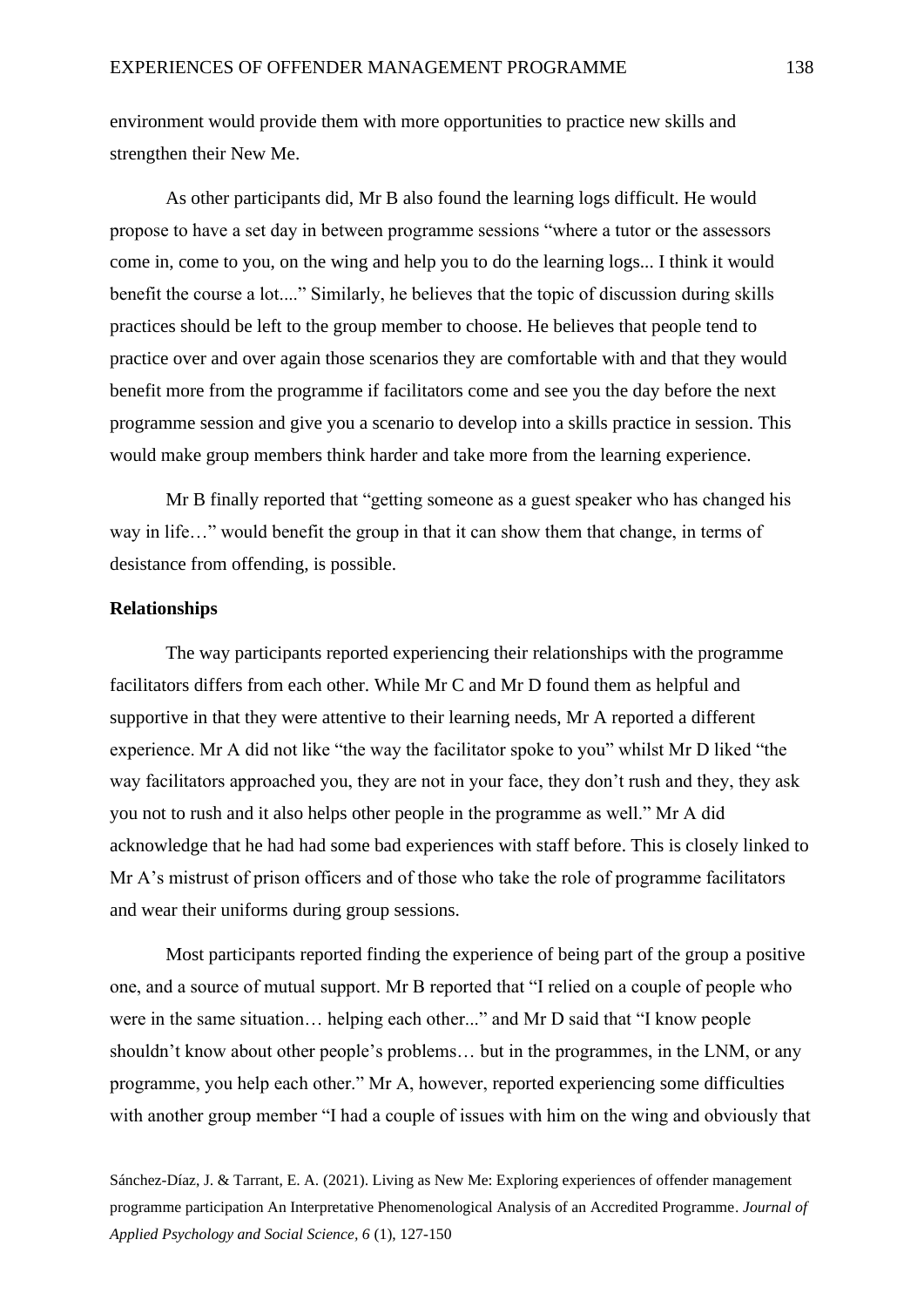transpired into the group… You don't want to be in the same room with him…" Once the matter got dealt with, Mr A said that he managed to find some comfort within the group and that he learned from other group members about sources of support out in the community, he explained he intended to contact when outside.

During interviews, participants identified different sources of personal support other than that directly provided by facilitators and peers such as family members, health professionals, criminal justice workers and prison staff. Mr A stated that the programme had given him the tools to speak to his father and that "since I have been opening up to him, he has a better understanding, and then he said that he will be there for me when I get out...". This indicated that Mr A appeared to have found a way to reconnect or perhaps reconcile with those he felt he had disappointed in the past.

Mr A also reported having sought the support of a prison officer when struggling with emotions which he found helpful despite the initial mistrust he had previously shown towards prison staff. Mr D spoke about asking his prison key worker for help and having his family's support as well, which encouraged him to continue to engage in treatment, "I just ask for help, always, I am always talking to my key worker...", "plus I've got my family's back. That's another motivation why I did it."

# **Learning**

Participants reported that the programme had either allowed them to learn something new or provide them with a further opportunity to practice the skills acquired through their participation in previous programmes such as the BNM+. Mr B said that LNM was "just reverberating what it's already being said" on other programmes but that this was a good thing in terms of "keeping them, the great eights in your mind..."; Mr C demonstrated his ability to name most of the great eight tactics during the interview; and Mr D stated that LNM "made me open my mind to things that I never ever knew about" and "…get confidence, more confidence with myself which I never had", that "I learned lots of tactics… coping mechanisms and that", "tactics, more tactics… and the feelings… and my thoughts, that especially (he pointed at the Old Me drawing on the learning log prompt)… gone!" They all reported that the programme had helped them to open up, to share their thoughts and feelings with others and ask for help and support.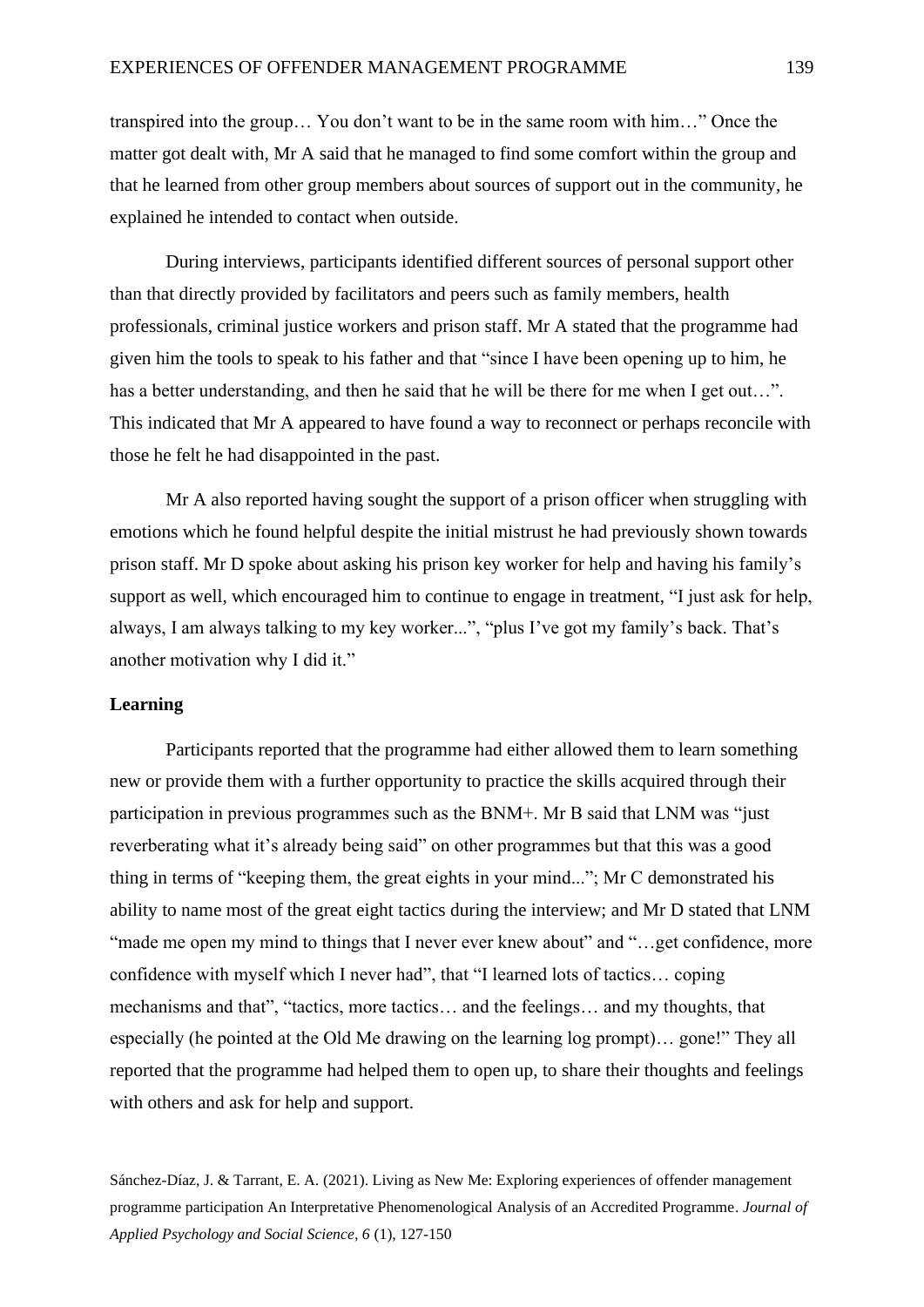Having been allowed to reflect on their learning, Mr A commented on skills practices stating that practicing skills "gives you the skills to deal with that situation a lot better than you would do in the past…". Mr B reflected on how he had found LNM very similar to BNM+, "we covered every same thing over and over again but it's like if you carry on doing something you get used to doing it and you get used to knowing how to do things". He also found that hearing other group members' stories and how they had dealt with their problems in the past, had made him think of different ways of dealing with certain things.

Mr C reported having developed an awareness of where he had gone wrong, "that's where the New Me is beating the Old person." Similarly, Mr D reflected on how "when I was younger I didn't use to feel for anybody. I used to think that I was the man… and that (the learning log) made me open my thoughts… That's why I used my thoughts a lot… I learned from my mistakes, really." He further added that "I'd not have done years ago (to use the new skills) … you're brainy a bit more" now. Mr D might have just discovered his ability to reflect on learning and past behaviours.

# **Motivation**

Most of the participants reported that they had wanted to go on the programme because they wanted to improve their lives. Mr C stated that "I wanted to do it, I volunteered to do it… To make a better person of myself and get better so I can help other people when I get out"; Mr D said that he freely committed to doing the programme after finishing BNM+, as he wanted to make his life better, try not to re-offend and not to come back to prison.

Both Mr A and Mr B shared that they had struggled to engage in the programme due to some responsivity issues they had presented with. Mr B reported to have been going through a difficult period at that time: "I was feeling depressed at the time... I didn't open... all I wanted to do is just bury it... push it to one side and forget about it... I could hardly do it (the learning log)." On the other hand, Mr D said that he kept his motivation going during the programme by thinking of his family, "I used to put it, my dad, at the side of me, pushing me… 'you can do this son', you can do…".

All participants reported experiencing a sense of real achievement from graduating from the programme. Mr A stated that "after all the issues and stuff, I completed it..." and Mr C said "I praise and reward myself by doing this course."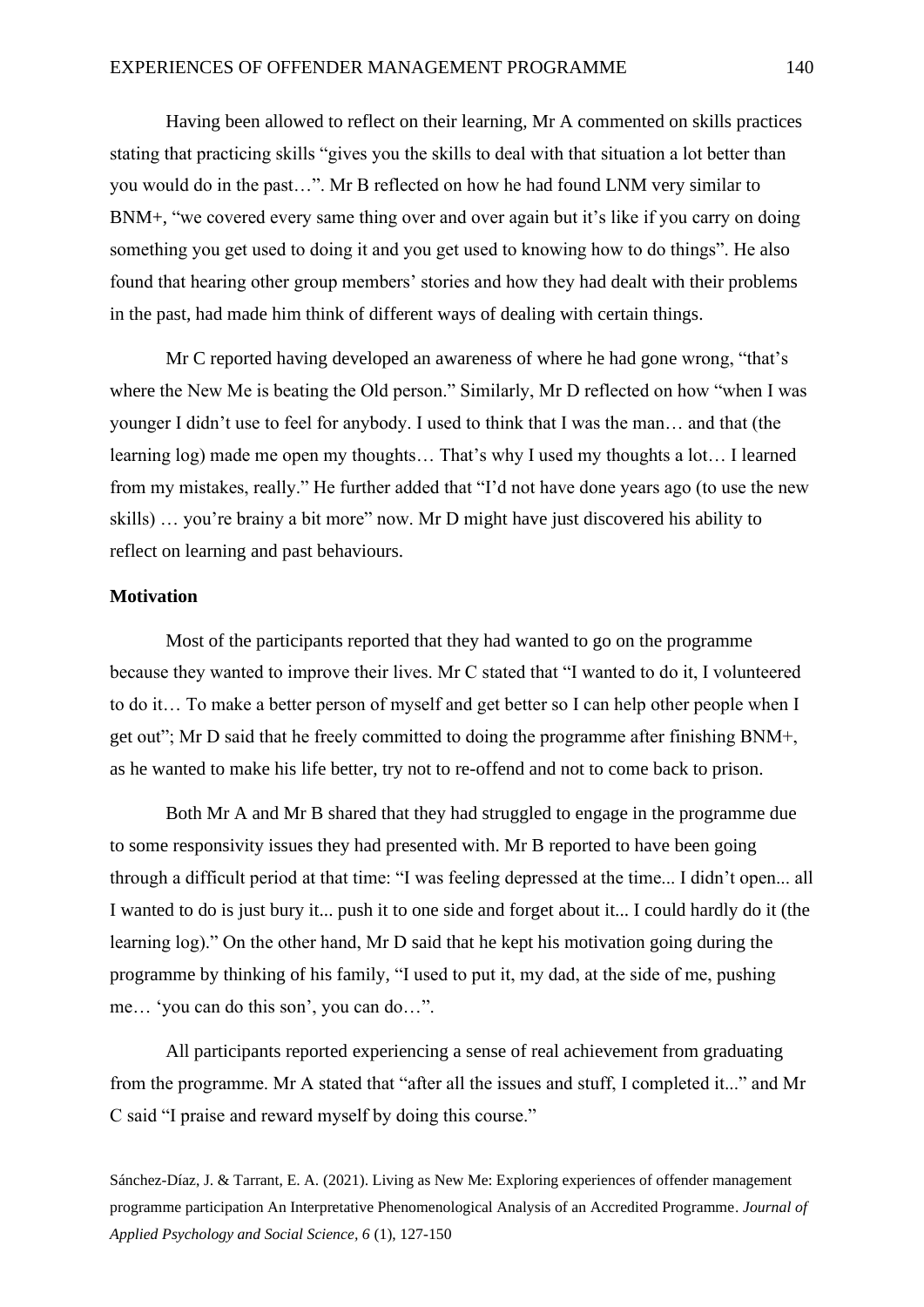Mr A went on to engage in another OBP. Mr D became a Programmes Mentor. He reported using the skills he learned and the New Me tactics "all the time" on his new role. He further explained that "I don't want to come back into prison… I am too old. I don't want that anymore… I want to better myself all the time." This was similar to Mr C's way of thinking when talking about desistance, "there is no way I'm going down to commit more offences" because I am too old… so I'm retiring from causing trouble. I want to get on with my life and if there is any trouble I walk away and then ask for help…" He shared his belief that there was nothing else for him to do in terms of offending treatment, having completed the programme successfully, and stressed that "I won't go back to the Old person." He explained that he would like to get a job to help people keep away from prison. On this issue, Mr D commented that the programme would never stop you from re-offending if you do not want to "…cos you can't dictate to a person how to change their life, you can only give them the tools."

### **Responsivity**

Mr A and Mr B shared some very sensitive issues they had experienced during their participation in the programme. Mr A reported "I had a couple of issues with him (another group member) on the wing and obviously that transpired into the group… You don't want to be in the same room with him…. I tried to take my life because I had enough of it." Mr A said that he did not feel supported by the programme's facilitators and resorted to seeking help from prison staff. He explained he felt that they had already formed an opinion of him because of his previous self-harming behaviour and "they put it down to manipulation". He shared his belief that the presence of this person in the group and the way the facilitators handled the issue did not allow him to fully engage in the programme.

Mr B reported finding the programme challenging because "I have mental health issues and I don't like being in crow, crowded classrooms..." He said that the support given by the facilitators was satisfactory to an extent, but that "when you've got mental health issues where you think that the staff is laughing about you and, talking about you, behind your back, and that's what you're hearing as well because I'm hearing voices..." it was difficult to concentrate on learning and get the most of the programme. Mr B also reported that he had dyslexia and had found it quite challenging to work through the learning logs without support.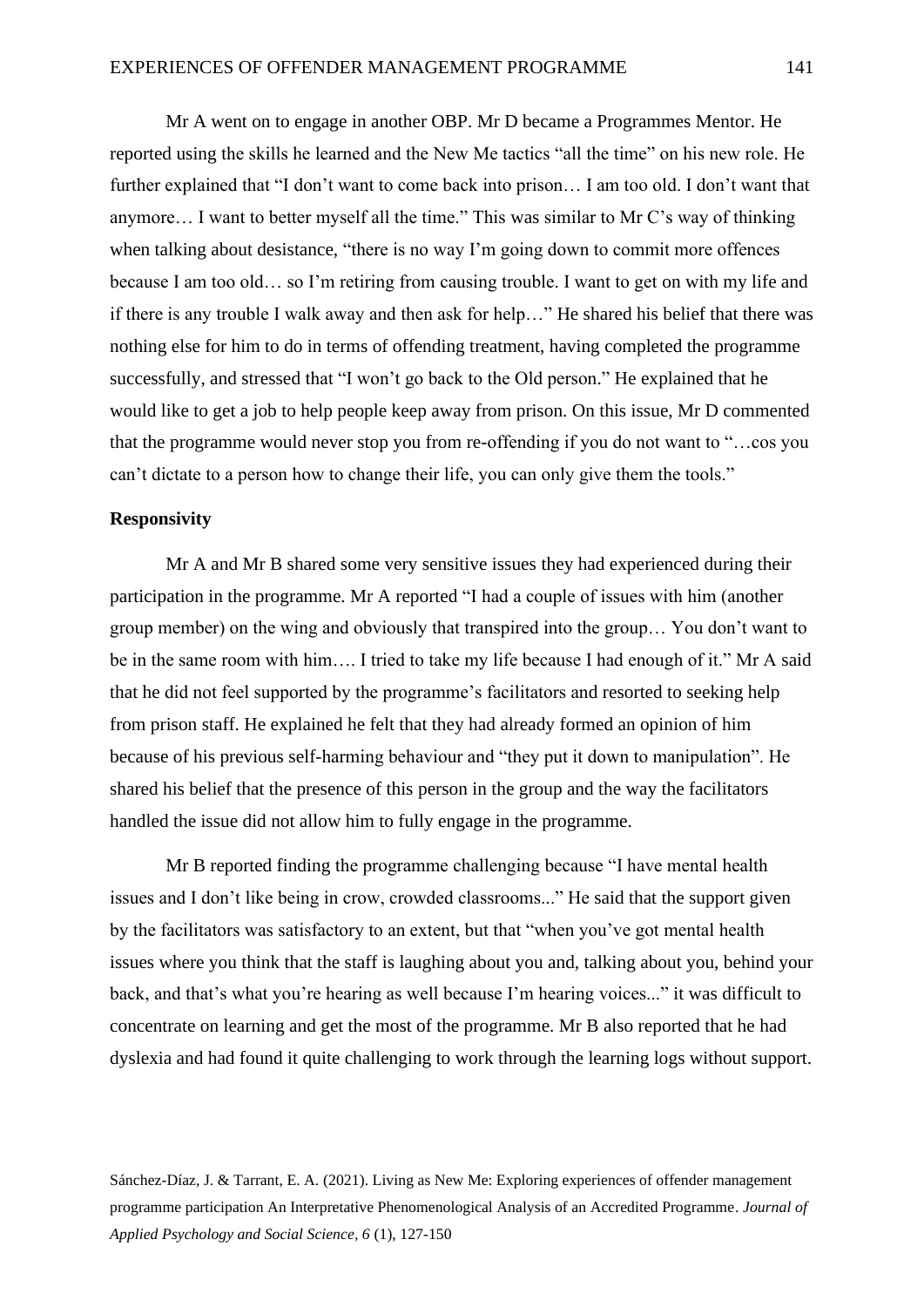# **Discussion**

The research aimed to provide a detailed perspective of the lived experiences of participants who have engaged in the LNM programme. The results of the IPA highlighted the different aspects of the participants' experience as grouped into the themes and subthemes that were constructed during data analysis. The themes were closely interlinked with each other which has, in turn, allowed the study to gain a more holistic account of the participants' experience.

In general terms, participants spoke positively of their experience of LNM. Throughout the interviews participants frequently referred to LNM's predecessor programme, BNM+. They were able to make links as to how one compares to the other and how the set of skills learnt on BNM+ are further rehearsed on LNM. Whilst some of them found repetition tedious, it was also regarded as necessary to refresh previous learning and maintain their skills over time. Previous studies have found that repetition and skills building have proved as successful strategies to use for the progress of individuals presenting co-occurring conditions through treatment (Peter, Sherman & Osher, 2008; Sacks et al., 2005). Participants were all very familiar with the interview schedule prompts which relate to previous learning, skills and concepts and showed a good understating of these (e.g. the *Great Eight Tactics*, *Success Wheel*). They reported that some of the skills, strategies and learning exercises were not necessarily practised by themselves personally on LNM although they had the opportunity to observe these being done by other group members.

Reflection or the power of hindsight was another topic often brought up by participants in the study. It would appear that their participation in the programme has provided them with the opportunity to reflect on previous behaviours. They were able to articulate during interviews how these were linked to an *Old Me* way of thinking and feeling. LNM seems to have provided them with ample opportunity to reflect on past behaviours through the use of *learning logs* and *skills practices*. In this regard, all participants communicated a sense of frustration of perceived non-success in dealing with these two activities. These were the most referred to as causing a struggle and they all found them both challenging at a cognitive and emotional level. The negative emotions generated by the revival of previous difficult experiences have been the subject of study on previous research which has found that although this is a challenging experience for individuals to go through, it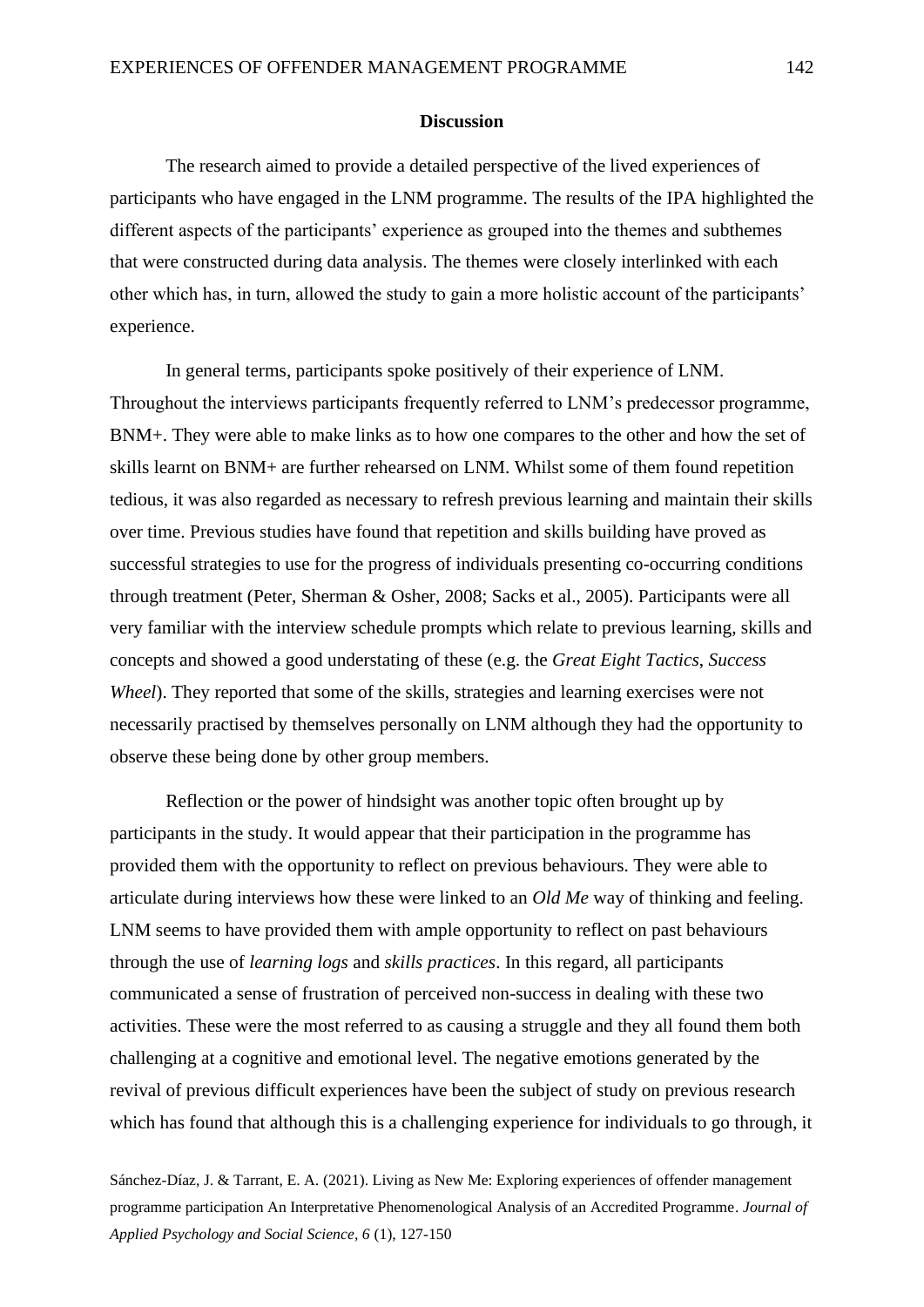helps to develop emotional bonds with others by sharing experiences, the release of emotional tension, and the development of insight into the original sequence of events (Habermas & Berger, 2011; Oatley, 2009; Rimé, 2009; Roberts, 2009).

Participants valued the relationships they formed during their LNM journey, in and outside group sessions, despite not always being easy to deal with those who they disliked. They reported having found in these relationships a source of social and emotional support. The findings of this study support the relevance of perceived social support by group members, in that it helps access to others who can empathise with their experiences and struggles (Salinsky & Sackin, 2000; Davison & Moss, 2016). Similarly, Paternoster and Bushway (2009) found that group interventions help develop a pro-social identity and sense of belonging in a prison population largely isolated in the community, and specifically, group interventions with prisoners with LDC have helped them to develop positive peer association and encouraged social learning, a key component for desistance from crime (Haaven & Coleman, 2000).

In terms of motivation and engagement, participants reported having been primarily internally-motivated to attend the programme. They had committed to completing the programme in full whilst aware of the ongoing effort this would have required. Some participants thought of LNM as being the natural progression or the next step in their programmes' journey. They all appeared to recognise that the programme was only one of many ways they could make necessary positive changes in pursuing a *New Me* lifestyle. They commented on the importance of maintaining the new skills live through practice. They all presented with some sort of plans to make appropriate use of services after the programme. These were mainly aimed at keeping themselves occupied by getting involved in activities where they can support others, for example becoming a programmes mentor, joining a support group or doing charity work, in a conscious attempt to live a life free from crime. In line with Walji, Simpson and Weatherhead's (2014) findings, all participants were able to verbalise that they intend to use the learning made through the programme in the future, and although most of them felt confident about it, others questioned how useful the skills learned will be on the *outside*. For some participants, it would appear that motivation for desistance had also come as a result of maturation and ageing as found in a number of previous studies with sex offenders (Kazemian & Maruna, 2009; McAlinden, Farmer & Maruna, 2017; Sampson &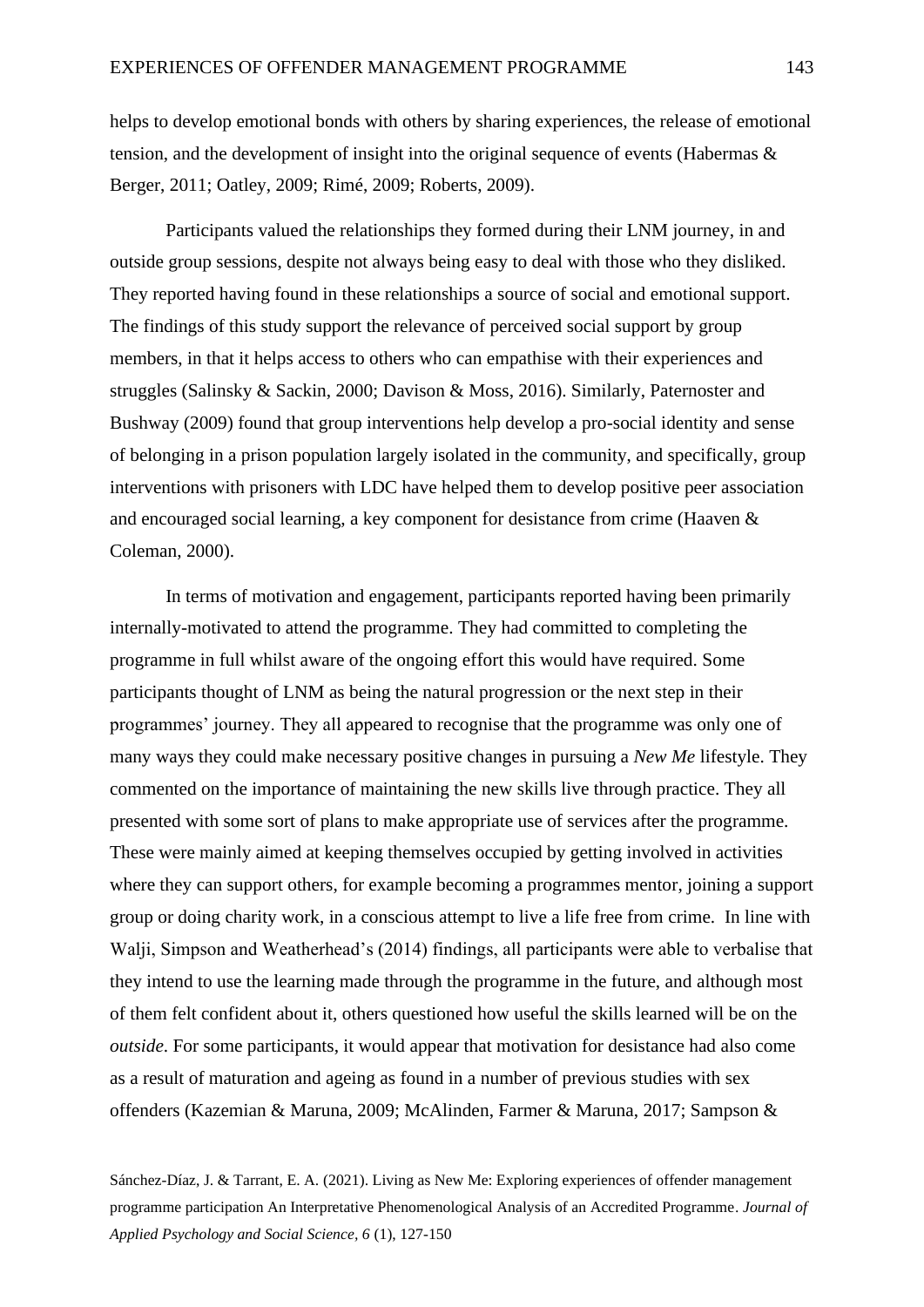Laub, 2003). The participants' previous learning and experience with BNM+ might well have encouraged their participation in LNM and motivation to change.

Participants demonstrated insight into their learning difficulties and the fact that LNM was a programme purposely designed for people with LDC. It has previously been found that individuals with self-awareness are more able to engage in treatment and maintain their learning (Walji, Simpson & Weatherhead, 2014). With regards to how they experienced their needs being met, some participants felt that their responsivity needs could have been managed better. They felt that their on-going mental health problems and challenges emerging from their learning difficulties made it difficult for them to fully engage in the programme and benefit from it as much as they would have liked to.

Two of the participants felt that they could not keep up with the fast pace of programme delivery. They would have liked to see the duration and frequency of group sessions increased, and would have welcomed the availability of out of session tutorial support and more opportunities to practice what they had learned to aid the transferability of skills to the outside world. They also felt that their responsivity needs could have been better managed by the programme facilitators. The issues they raised were similar to those highlighted by Wilkinson and Powis (2019) in their evaluation of a mainstream OBP. Notwithstanding this, the other two participants reported wanting the programme to remain unchanged terms of content and delivery, as the programme's current structure worked for them.

A number of participants commented on perceived shifts in power balance by the presence of uniformed staff in group sessions. This is an issue that has attracted the interest of the research community with results showing that relationships between clients and those wearing uniforms are mediated by the perception of authority and power conferred to the garment by both sides (Johnson, 2001; Sim, 2008). In a prison environment, this issue has previously been explored by Beech et al. (2005). In their study on addressing the offending behaviour of sex offenders, they found prisoners reporting that, officer facilitators in uniforms created a barrier to their engagement and learning as this raised suspicion and mistrust.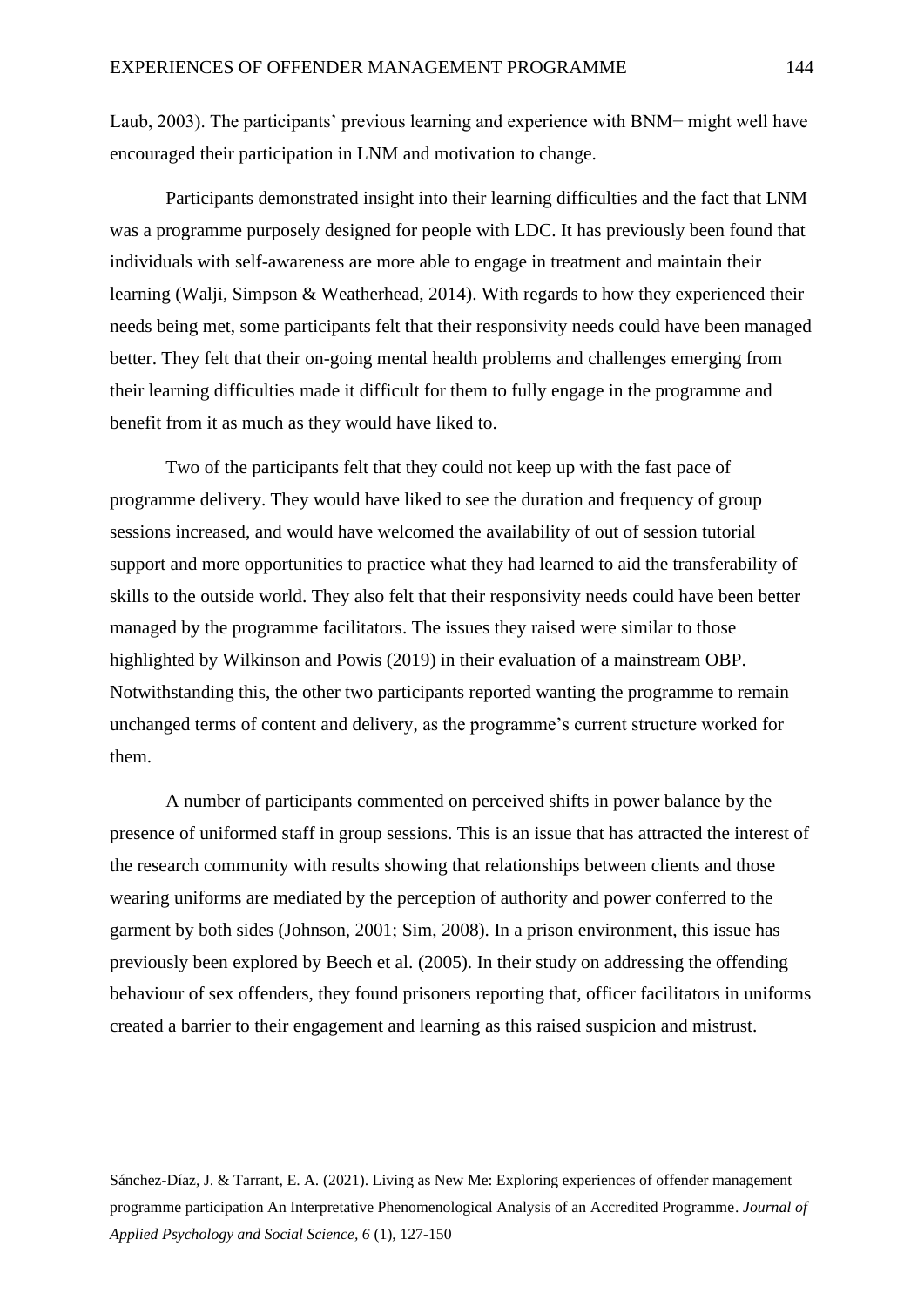### **Limitations of the Study**

It was anticipated that the learning/cognitive barriers and learning challenges present within the group of participants might negatively impact on the quality/depth/richness of the interview data collected. However, all attempts were made to maximise the opportunity for participants with LDC to best represent themselves and their progress and to adapt how the researcher communicated during interview. For example, by making use of a multisensory approach to presenting information, as shown on the design of the research forms, and interview schedule and prompts. The findings of the study are based on interview data, grounded in subjective interpretations of the participants involved. This method is crucial to achieving the depth of data needed to adequately grasp the nature of the experiences of LNM participants but it makes the findings difficult to verify independently.

# **Conclusion**

The detailed analysis of the outcomes of the group intervention supports the statement that the way LNM participants experienced their journey through the programme was a personal and unique one. In the context of psychological qualitative research, Given (2008) defines lived experience as the "representation and understanding of a researcher or research subject's human experiences, choices, and options and how those factors influence one's perception of knowledge" (p. 489). An individual's lived experience is acquired through their personal and direct involvement with the issue subject of study and not lived through the mind of others (Chandler & Munday, 2016). Therefore, there is a need to be cautious in terms of how much weight can be placed on the findings of the present study as these are subjective in nature and difficult to replicate. However, the study has been successful in providing a first insight into how men with LDC convicted of a sexual offence experienced their participation in a programme specifically designed for them. Future research may provide further insight into participants' lived experience on different strands of LNM or into their participation on any of the other HMPPS new suite of adapted programmes developed to address the criminogenic needs of men with LDC.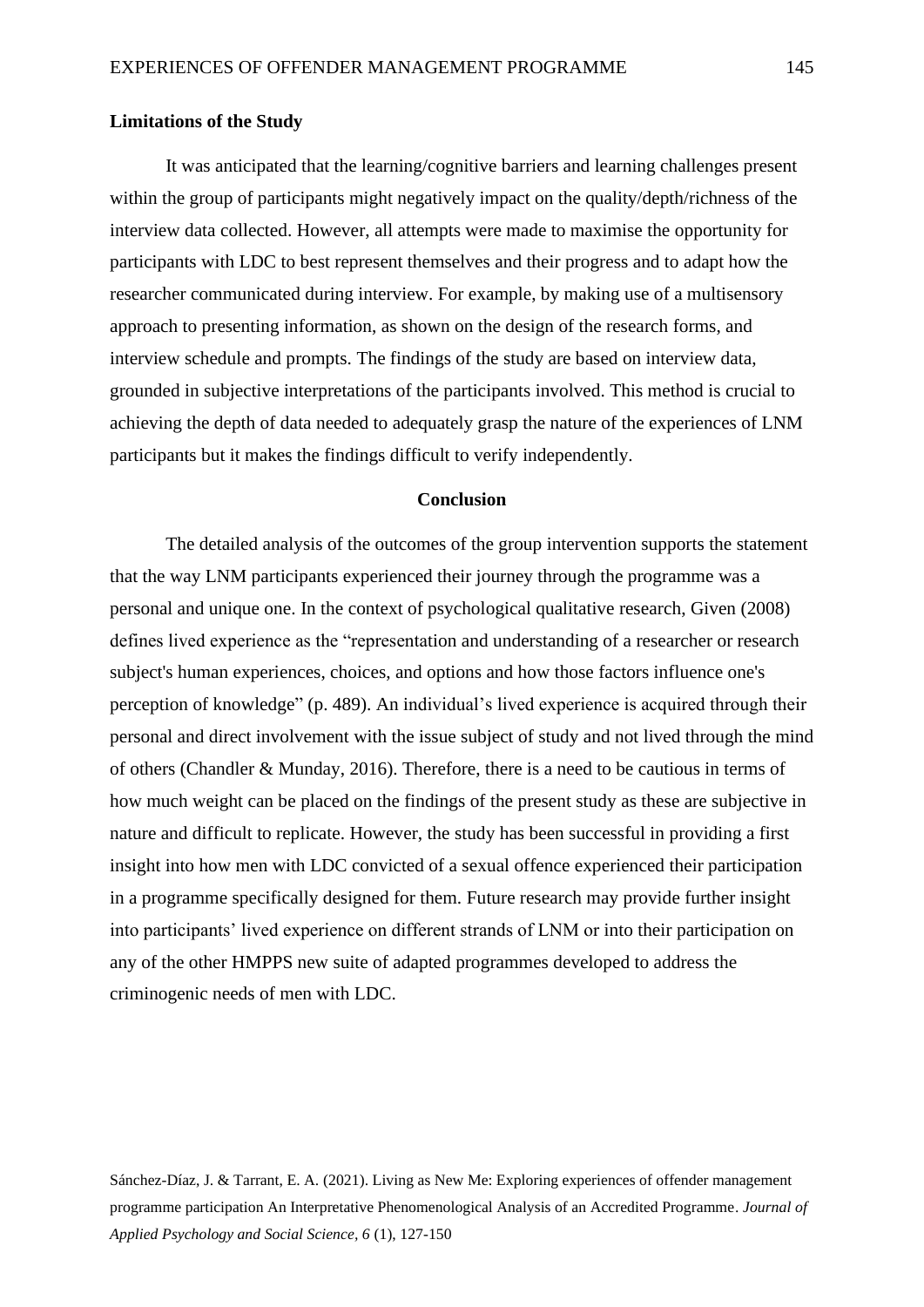#### **References**

- Anslow, K. (2014). Systemic family therapy using the reflecting team: the experiences of adults with learning disabilities. *British Journal of Learning Disabilities*, *42*(3), 236- 243. doi:10.1111/bld.12048
- Ashman, L., & Duggan, L. (2002). Interventions for learning disabled sex offenders. *Cochrane Review.* The Cochrane Library. doi:10.1080/13552600500273919
- Beech, A., Oliver, C., Fisher, D., & Beckett, R. (2005). STEP 4: The Sex Offender Treatment Programme in prison: Addressing the offending behaviour of rapists and sexual murderers. *Prepared for HMPS (Her Majesty's Prison Service). London, UK. Sexual Homicide: An Overview of Empirical Research*, *115*. [http://www.hmprisonservice.gov.uk/assets/documents/100013DBStep\\_4\\_SOTP\\_repor](http://www.hmprisonservice.gov.uk/assets/documents/100013DBStep_4_SOTP_report_2005.pdf) [t\\_2005.pdf](http://www.hmprisonservice.gov.uk/assets/documents/100013DBStep_4_SOTP_report_2005.pdf)
- Biggerstaff, D., & Thompson, A. R. (2008). Interpretative Phenomenological Analysis (IPA): A Qualitative Methodology of Choice in Healthcare Research. *Qualitative Research in Psychology*, *5*(3), 214-244. doi:10.1080/14780880802314304
- Bullard, W. (2013). Need more for to get your treatment done. Years. A qualitative analysis of the views of men with learning disabilities about a sex offender treatment programme. doi:10.1177/0306624X09338284
- Carter, A. J., & Mann, R. E. (2016). The strengths of treatment for sexual offending. In *Treatment of Sex Offenders* (pp. 157-174). Springer, Cham. doi:10.1007/978-3- 319-25868-3\_7
- Chandler, D., & Munday, R. (2016). *Oxford: A dictionary of media and communication* (2nd Ed.). Oxford University Press.
- Davison, S. N., & Moss, A. H. (2016). Supportive care: meeting the needs of patients with advanced chronic kidney disease. *Clinical Journal of the American Society of Nephrology*, *11*(10), 1879-1880. doi:10.2215/CJN.06800616
- Drake, D. H., & Harvey, J. (2014). Performing the role of ethnographer: Processing and managing the emotional dimensions of prison research. *International Journal of Social Research Methodology*, *17*(5), 489-501. doi:10.1080/13645579.2013.769702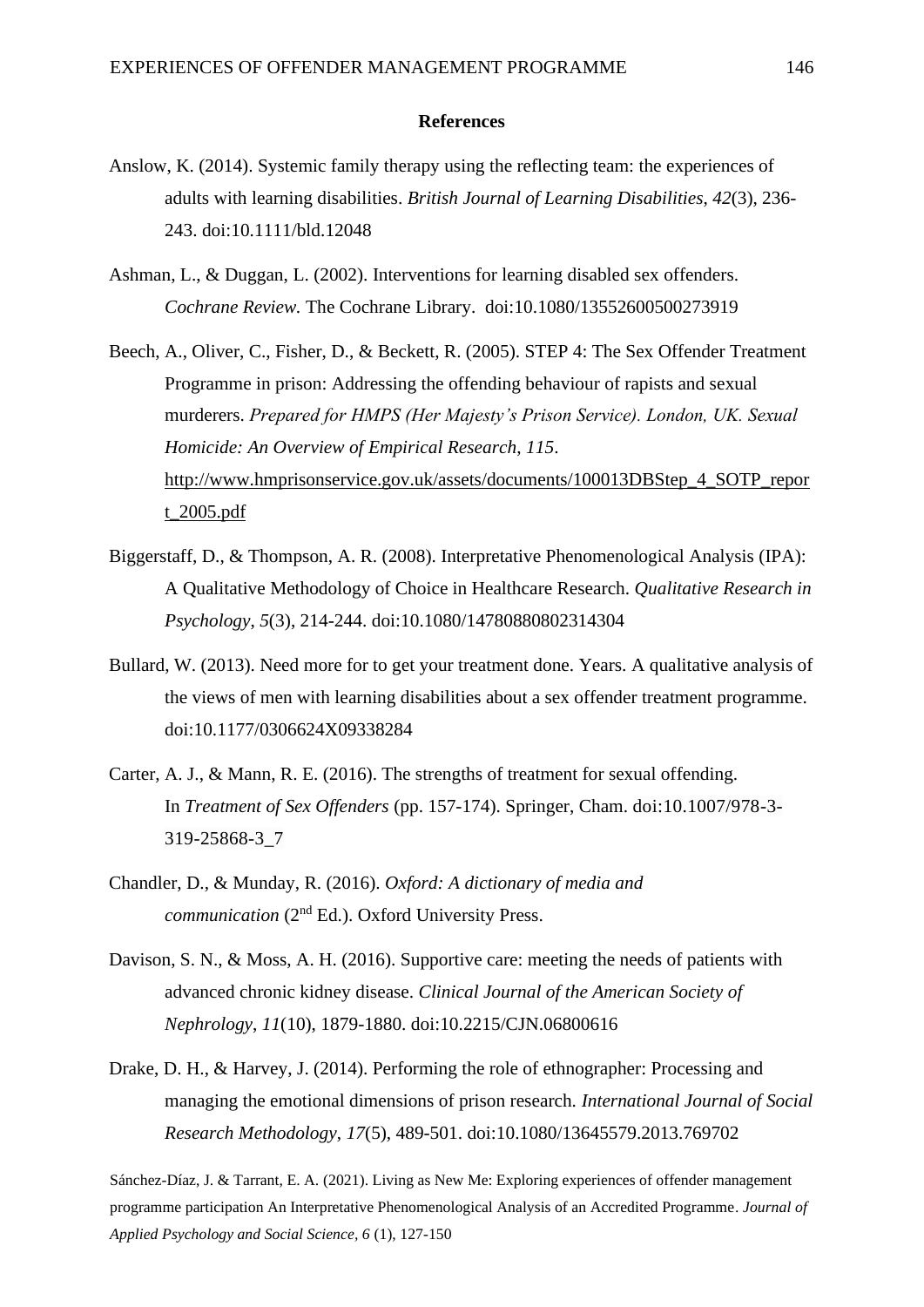- Fitzgerald, S., Gray, N., Taylor, J., & Snowden, R. (2011). Risk factors for recidivism in offenders with intellectual disabilities. *Psychology, Crime & Law, 17*(1) 43-58. doi:10.1080/10683160903392293
- Gibbs, G. R. (2007). *Analysing qualitative data*. Sage.
- Given, L. M. (Ed.). (2008). *The Sage encyclopaedia of qualitative research methods*. Sage publications.
- Haaven, J., & Coleman, E. (2000). Treatment of the developmentally disabled sex offender. In Laws, D., Hudson, S. M., & Ward, T. (Eds.), *Remaking relapse prevention with sex offenders: A sourcebook* (pp. 369-388). SAGE Publications, Inc.
- Habermas, T., & Berger, N. (2011). Retelling everyday emotional events: Condensation, distancing, and closure. *Cognition and Emotion*, *25*(2), 206-219. doi:10.1080/02699931003783568
- Her Majesty's Inspectorate of Probation. (2015). *A joint inspection of the treatment of offenders with learning disabilities within the criminal justice system.* [https://www.justiceinspectorates.gov.uk/cjji/wp](https://www.justiceinspectorates.gov.uk/cjji/wp-content/uploads/sites/2/2015/03/Learning-Disabilities-phase-two-report.pdf)[content/uploads/sites/2/2015/03/Learning-Disabilities-phase-two-report.pdf](https://www.justiceinspectorates.gov.uk/cjji/wp-content/uploads/sites/2/2015/03/Learning-Disabilities-phase-two-report.pdf)
- Her Majesty's Prison and Probation Service. (2018). *Living as New Me Facilitator Manual*. Interventions Services.
- Isherwood, T., Burns, M., Naylor, M., & Read, S. (2007). 'Getting into trouble': a qualitative analysis of the onset of offending in the accounts of men with learning disabilities. *The Journal of Forensic Psychiatry & Psychology*, *18*(2), 221-234. doi:10.1080/14789940601111011
- Jones, R. A. (2014). Therapeutic relationships with individuals with learning disabilities: a qualitative study of the counselling psychologists' experience. *British Journal of Learning Disabilities*, *42*(3), 193-203. doi:10.1111/bld.12028
- Johnson, R. R. (2001). The psychological influence of the police uniform. *FBI Law Enforcement Bulletin, 70*(3), 27-32.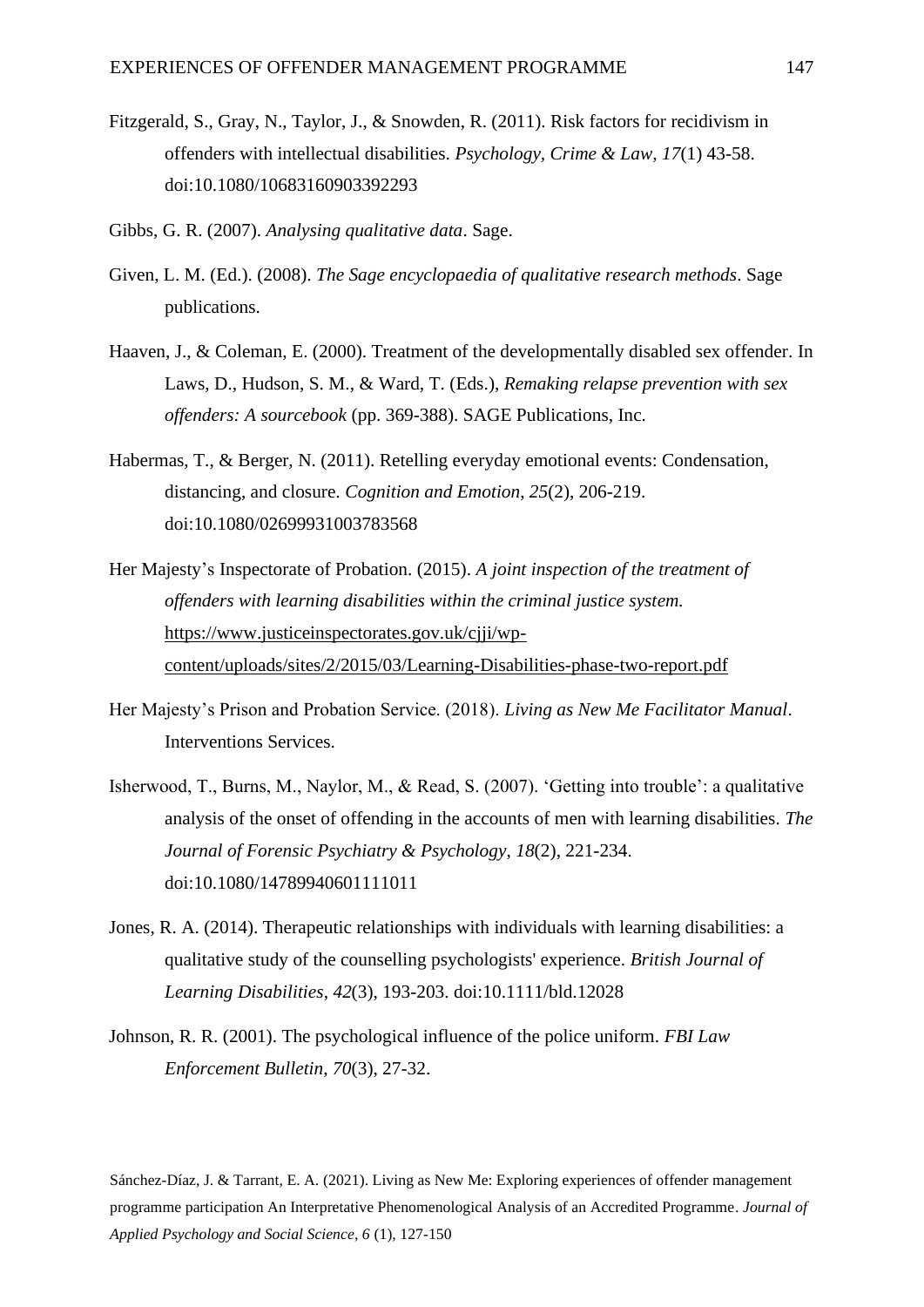- Kazemian, L., & Maruna, S. (2009). Desistance from crime. In Handbook on crime and deviance (pp. 277-295). Springer.
- Langdridge, D. (2007). *Phenomenological psychology: Theory, research and method*. Pearson education.
- Larkin, M., Watts, S., & Clifton, E. (2006). Giving voice and making sense in interpretative phenomenological analysis. *Qualitative research in psychology*, *3*(2), 102-120. doi:10.1191/1478088706qp062oa
- Leon, A. C., Davis, L. L., & Kraemer, H. C. (2011). The role and interpretation of pilot studies in clinical research. *Journal of psychiatric research*, *45*(5), 626-629. doi:10.1016/j.jpsychires.2010.10.008
- MacLeod, A. (2019). Interpretative Phenomenological Analysis (IPA) as a tool for participatory research within Critical Autism Studies: A systematic review. *Research in Autism Spectrum Disorders*, *64*(8), 49-62. doi:10.1016/j.rasd.2019.04.005
- McAlinden, A. M., Farmer, M., & Maruna, S. (2017). Desistance from sexual offending: Do the mainstream theories apply? *Criminology & Criminal Justice*, *17*(3), 266-283. doi:10.1177%2F1748895816670201
- Ministry of Justice. (2018). *Ministry of Justice Female Offender Strategy for women in the criminal justice system*. Policy paper. [https://assets.publishing.service.gov.uk/government/uploads/system/uploads/attachme](https://assets.publishing.service.gov.uk/government/uploads/system/uploads/attachment_data/file/719819/female-offender-strategy.pdf) [nt\\_data/file/719819/female-offender-strategy.pdf](https://assets.publishing.service.gov.uk/government/uploads/system/uploads/attachment_data/file/719819/female-offender-strategy.pdf)
- Ministry of Justice. (2019). *Correctional Services Accreditation and Advice Panel (CSAAP) Currently Accredited Programmes*. [https://assets.publishing.service.gov.uk/government/uploads/system/uploads/attachme](https://assets.publishing.service.gov.uk/government/uploads/system/uploads/attachment_data/file/832658/descriptions-accredited-programmes.pdf) [nt\\_data/file/832658/descriptions-accredited-programmes.pdf](https://assets.publishing.service.gov.uk/government/uploads/system/uploads/attachment_data/file/832658/descriptions-accredited-programmes.pdf)
- Nind, M., & Vinha, H. (2016). Creative interactions with data: using visual and metaphorical devices in repeated focus groups. *Qualitative Research*, *16*(1), 9-26. doi:10.1177%2F1468794114557993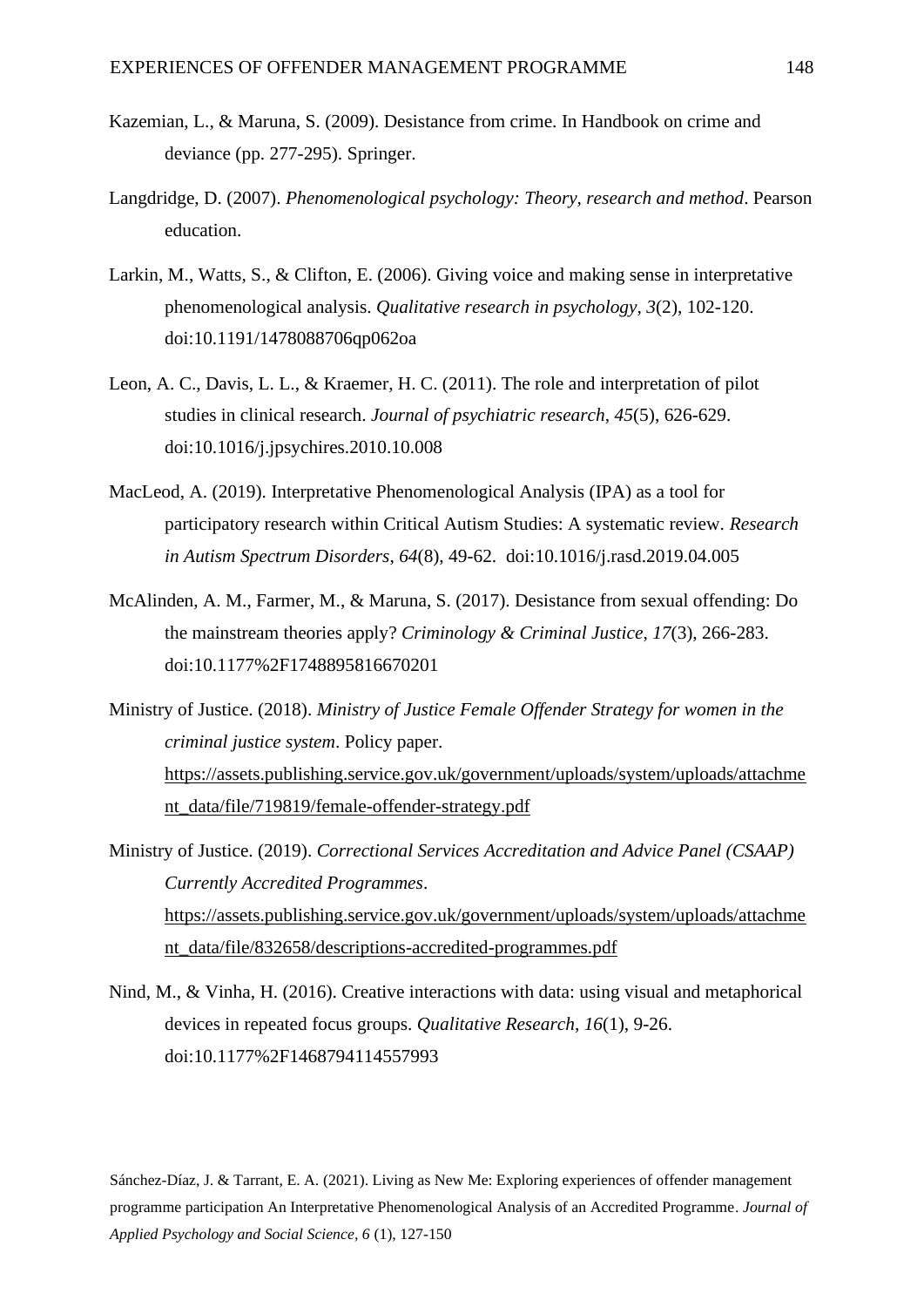- Noon, E. J. (2018). Interpretive phenomenological analysis: An appropriate methodology for educational research. *Journal of Perspectives in Applied Academic Practice, 6*(1), 75- 83. doi:10.4135/9781848607927.n11
- Oatley, K. (2009). Communications to self and others: Emotional experience and its skills. *Emotion Review*, *1*(3), 206-213. doi:10.1177/1754073909103588
- Paternoster, R., & Bushway, S. (2009). Desistance and the feared self: Toward an identity theory of criminal desistance. *The Journal of Criminal Law and Criminology*, *99*(4), 1103-1156.
- Pearson, A., Austin, K., Rose, N., & Rose, J. (2019). Experiences of dialectical behaviour therapy in a community setting for individuals with intellectual disabilities. *International Journal of Developmental Disabilities*, 1-13. doi:10.1080/20473869.2019.1651143
- Peters, R. H., Sherman, P. B., & Osher, F. C. (2008). Treatment in jails and prisons. *Clinical handbook of schizophrenia*, 354-366.
- Prison Service Instruction 22/2014. [https://www.justice.gov.uk/downloads/offenders/psipso/psi-2014/psi-22-2014](https://www.justice.gov.uk/downloads/offenders/psipso/psi-2014/psi-22-2014-research-applications.pdf) [research-applications.pdf](https://www.justice.gov.uk/downloads/offenders/psipso/psi-2014/psi-22-2014-research-applications.pdf)
- Rivas, C. (2018). Finding themes in qualitative data. In C. Seale (Ed.), *Researching society*  and culture,  $4<sup>th</sup>$  ed. (pp. 429-453). Sage.
- Rimé, B. (2009). Emotion elicits the social sharing of emotion: Theory and empirical review. *Emotion review*, *1*(1), 60-85. doi:10.1177%2F1754073908097189
- Roberts, D. (2009). Friendship fosters learning: The importance of friendships in clinical practice. *Nurse education in practice*, *9*(6), 367-371. doi:10.1016/j.nepr.2008.10.016
- Sacks, S., Ries, R. K., Ziedonis, D. M., & Center for Substance Abuse Treatment. (2005). Substance abuse treatment for persons with co-occurring disorders. Psychiatry Publications and Presentations. Retrieved from [https://escholarship.umassmed.edu/psych\\_pp/232](https://escholarship.umassmed.edu/psych_pp/232)